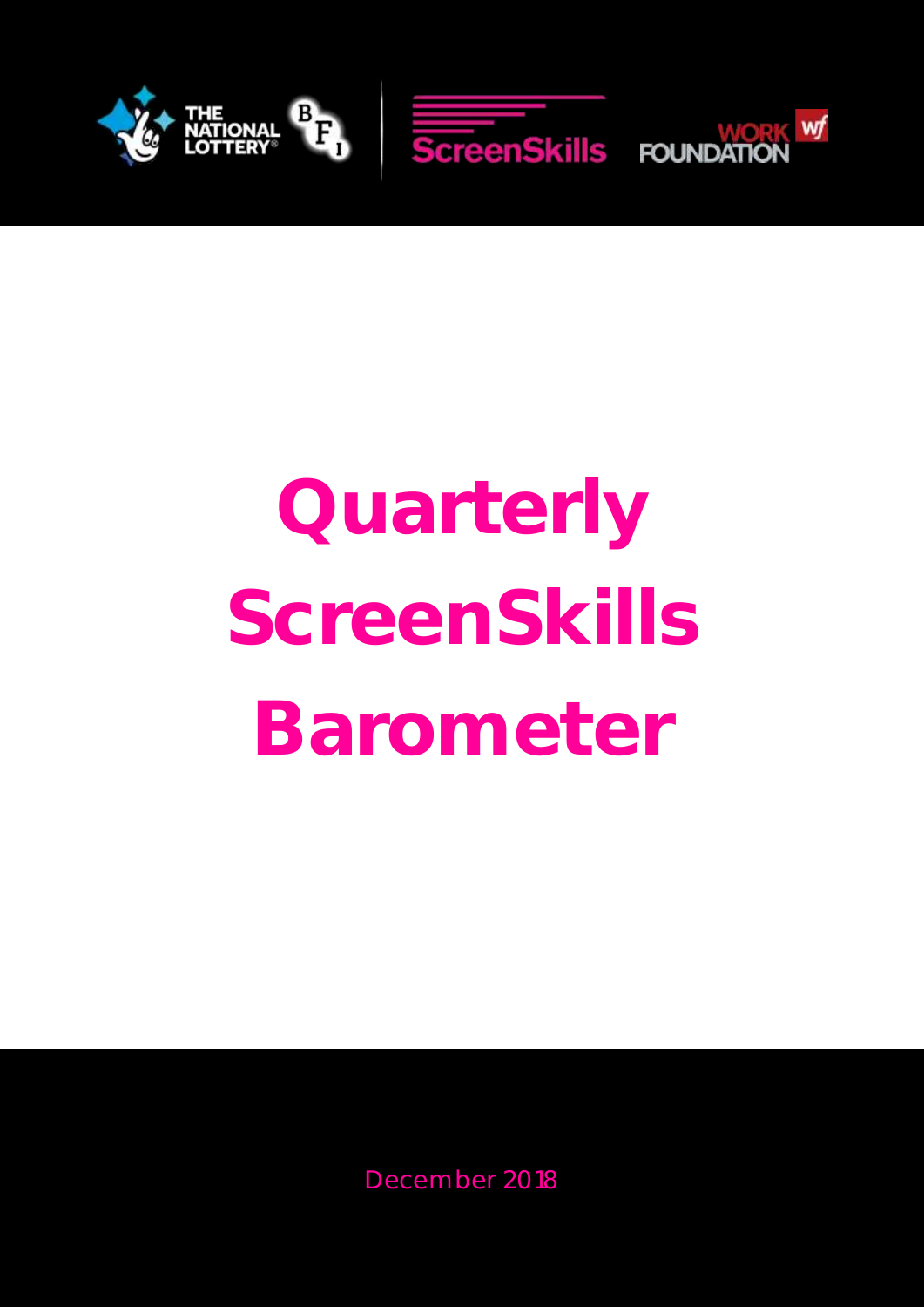# **Acknowledgement**

ScreenSkills and the Work Foundation are working together to deliver the Skills Forecasting Service (SFS), using National Lottery funds awarded by the BFI as part of the Future Film Skills programme<sup>1</sup>.

-

<sup>&</sup>lt;sup>1</sup> This report has been updated with minor amendments on 21<sup>st</sup> January 2019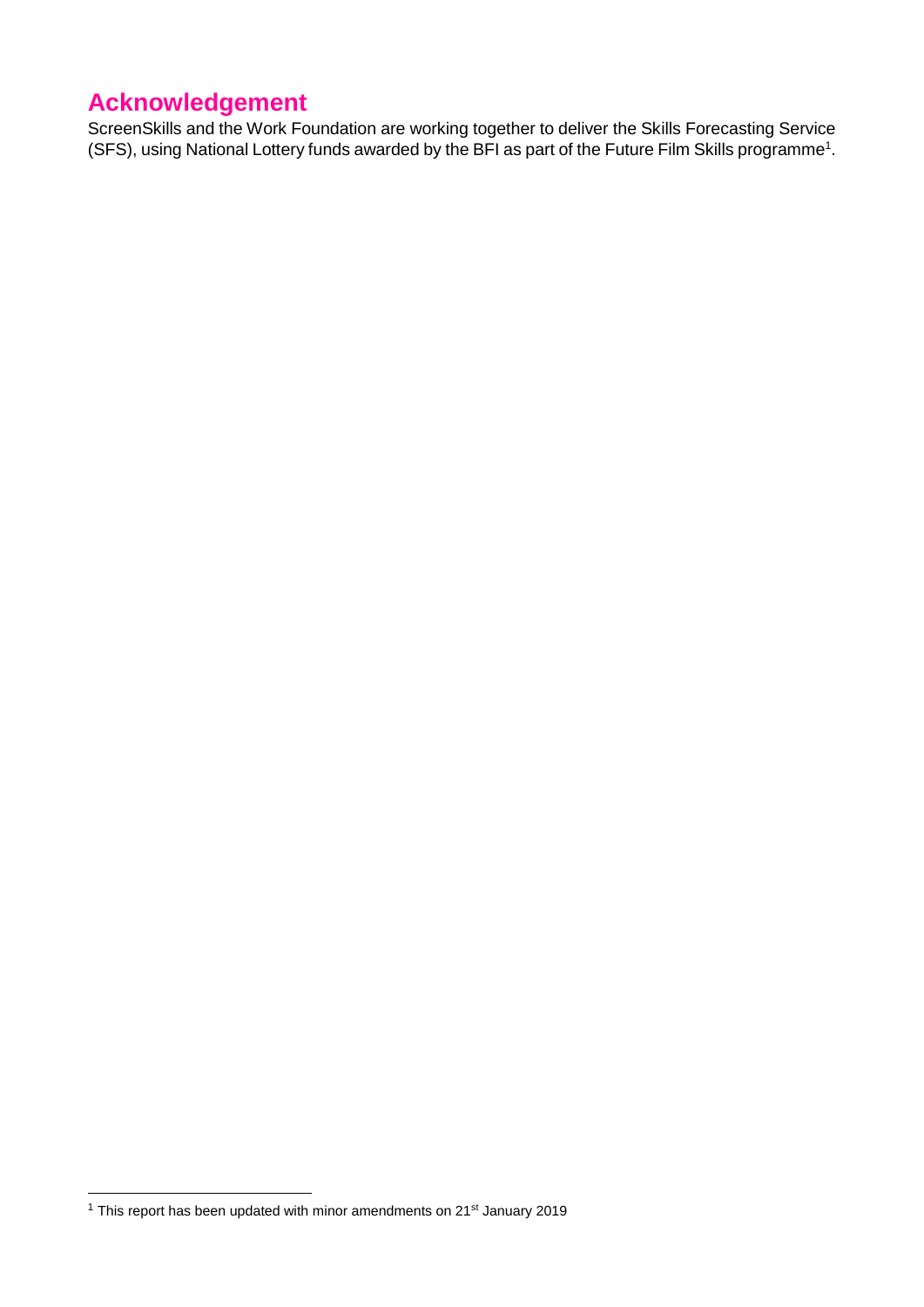# **Executive Summary**

The Quarterly Skills Barometer is one of three research strands of the Skills Forecasting Service. Given the fast pace of change in the screen industries, the Barometer aims to take the temperature of the sector, providing regularly-updated insight on current skills trends and changes. This will help industry, policy-makers and education and training providers work together to develop the talent needed to support the ongoing success of the sector. Below we outline key findings.

## **Business activity**

- Despite ongoing uncertainty and weakening confidence across the UK economy, the picture for the screen industries is relatively positive. The majority of respondents reported that business activity had increased over the past quarter.
- A strong domestic market and high levels of inward investment were identified as significant factors supporting the sector.
- However, more than two-thirds of respondents cited the limited availability of skilled workers, alongside Brexit and wider economic conditions, as factors that could dampen business activity.

## **Employment and recruitment**

- Most of the UK screen industries continue to demonstrate fast growth, with more than half of respondents reporting a perceived increase in the number of workers over the past three months.
- The rapid growth of the sector, alongside significant technological change, global competition and shifts in production and commercial models, is putting intense pressure on the sector to upskill and expand its workforce.
- 86% of those surveyed reported experiencing recruitment difficulties in the past three months even though overall employment is perceived as expanding. This seems to suggest that the demand for some skills is currently not being met by the available supply of workers.
- In film and TV, the most difficult roles to recruit for are in production (including production accountants, line producers, production and location managers). But a number of technical and supervisory roles were also reported as hard-to-fill in VFX (supervisors, FX artists, creature FX and animators) and in games (programmers and project managers).
- The sector feels the impact of skills shortages in a number of ways, including increased operating costs, lost business opportunities and compromised delivery capability.

#### **Investment in skills**

- The growth and pace of change within the screen industries is also creating skills gaps amongst the existing workforce with more than two-thirds of respondents reporting skills gaps within their organisation or the organisations they represent/work with.
- Management and supervisory skills and transferable skills, such as communication/interpersonal, problem-solving and team-working skills, were most commonly cited as lacking.
- Despite widespread skills gaps, less than one-third of respondents felt that employers are investing enough in workforce skills. Key barriers included a lack of time and funds for training.

## **Future outlook**

- The sector remains confident of continued growth, with the majority of respondents anticipating business activity will continue to rise over the next three months.
- The availability of skilled workers is expected to act as the main constraint, alongside Brexit and exchange rate performance. This highlights how closely the screen industries are connected with European and global markets.
- Pressures on the labour pool are expected to continue. Half of the respondents anticipate an increase in the number of workers in the sector and yet expect continued job shortages in critical roles.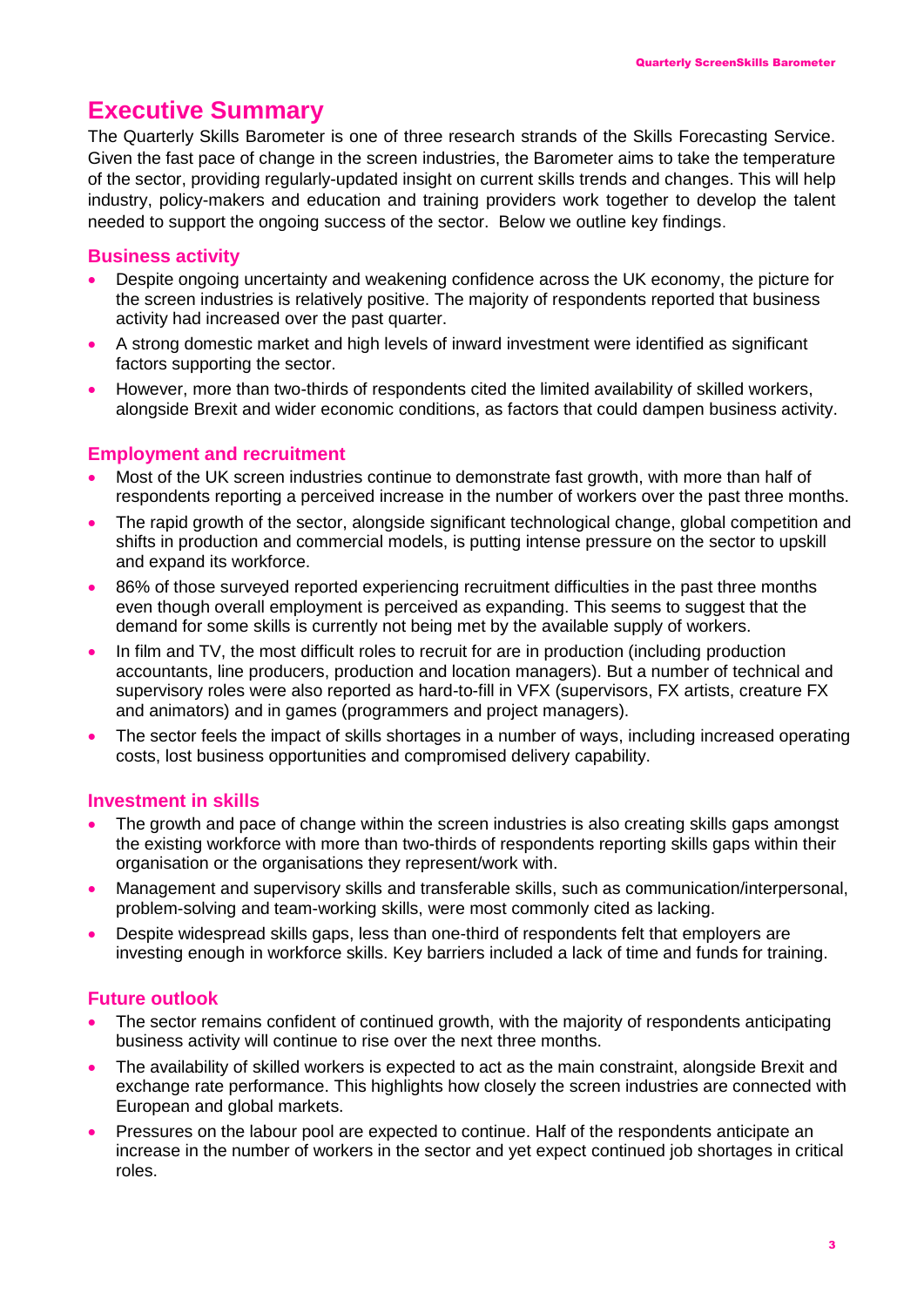## **Responding to skills challenges**

- Respondents to the Barometer were clear that decisive action was needed, in a range of areas, to respond to skills challenges.
- Asked what measures would bring new talent to the industry, two-thirds thought that bursaries to support traineeships, internships and work placements would help reduce skills challenges, followed by improvements in the relevance and quality of education and vocational training.
- Respondents also suggested a range of actions that skills and industry bodies, training providers and businesses themselves could take to overcome skills challenges. These include investing in retraining and return-to-work schemes; pursuing more inclusive recruitment and working practices; improving education, careers advice and guidance; upskilling the workforce; investing in sector skills levies; and enhancing management and leadership capability.

#### **Areas for further research**

Based on the outcomes of the Barometer Survey, several areas for further research have been identified.

These include:

- a) More granular investigation of skills needs and challenges in film, high-end TV, unscripted TV, children's TV, animation, games and VFX.
- b) Exploring crossover of skills needs and challenges between these subsectors.
- c) Investigating subsector-specific barriers to inclusion and diversity.
- d) Examining skills gaps and shortages at the level of regions and nations.
- e) Exploring the future of work in the screen industries to address how training and education could be improved to meet skills demands in future.

These research areas will be addressed by the Annual ScreenSkills Assessment and ScreenSkills Forecasting Analysis, the two additional research strands of the Skills Forecasting Service (chapter 1).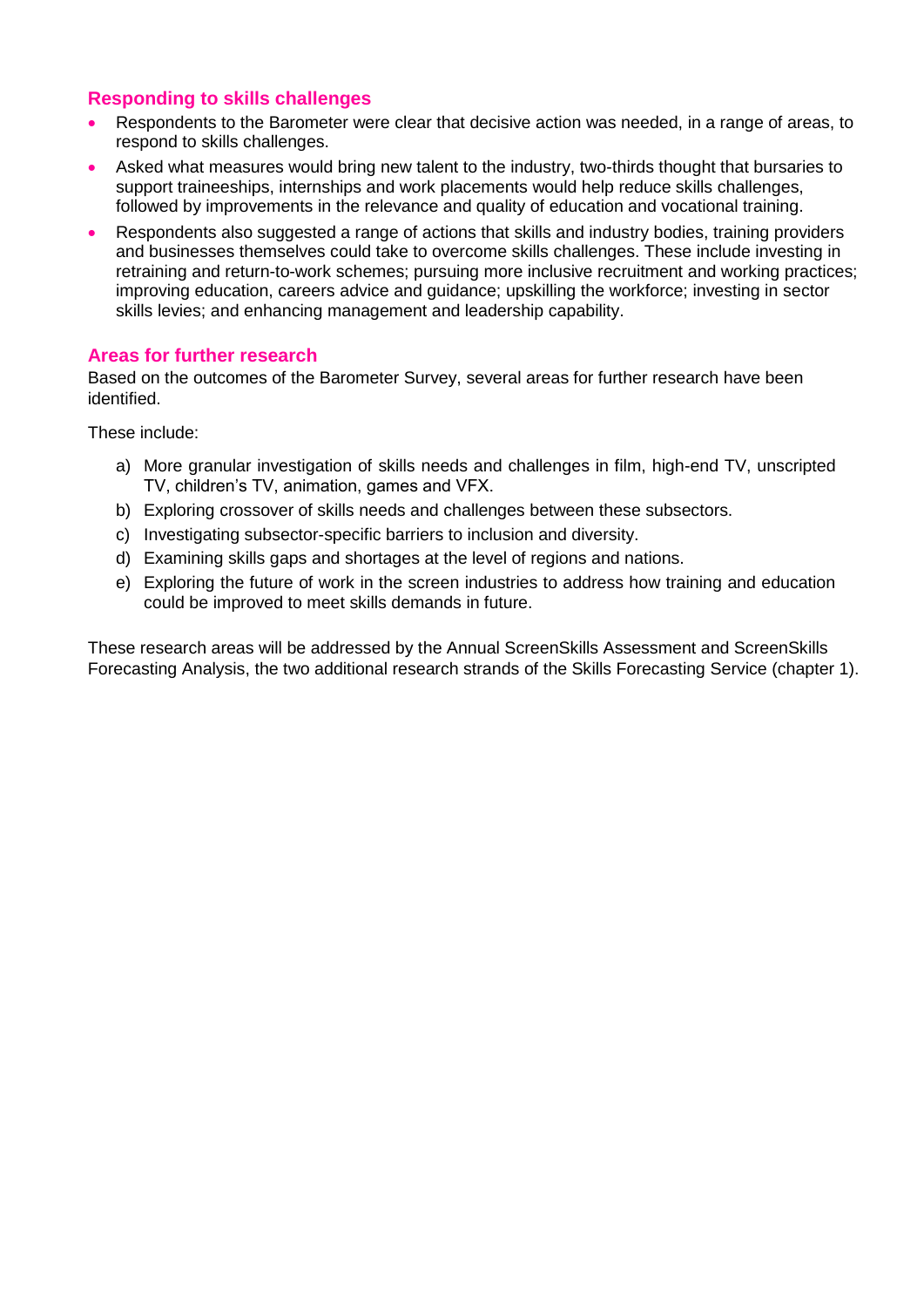## **Foreword**

Most of UK screen is growing quickly and the sector is facing significant challenges relating to skills gaps and shortages, inclusion and diversity. We believe that detailed and robust evidence on the nature, extent and impact of these challenges is needed to tackle them and prepare the industry for the future.

That is why ScreenSkills is collaborating with the Work Foundation to launch a Skills Forecasting Service for the UK screen industries. The Skills Forecasting Service (SFS) is an integral part of ScreenSkills' strategy and a key objective of the BFI Future Film Skills Action Plan. Its purpose is to provide the sector with detailed, practical and forward-looking intelligence on the labour market and to identify trends in the way the screen industries work.

This document is the first in a series of Quarterly ScreenSkills Barometer reports that are one of the ways we are gathering information. The aim of the ScreenSkills Barometer is to provide the sector with regular insights on the levels of business activity, recruitment challenges, skills gaps and training.

In line with our mission to support the ongoing success of UK screen, the research is guided by the needs of the industry and our findings are informed by the expertise of professionals working across film, TV, games, animation and VFX. However, the research we deliver can only be as good as the data we are given to work with.

As the challenges of skills gaps and inclusion affect everyone working in UK screen, we urge you to share your expertise and help us support the screen industries. You can do this by participating in the next iteration of Barometer survey planned for the first quarter of 2019 and by completing our new Employer Survey, which will be available on our website at the beginning of December 2018.

Seetha Kumar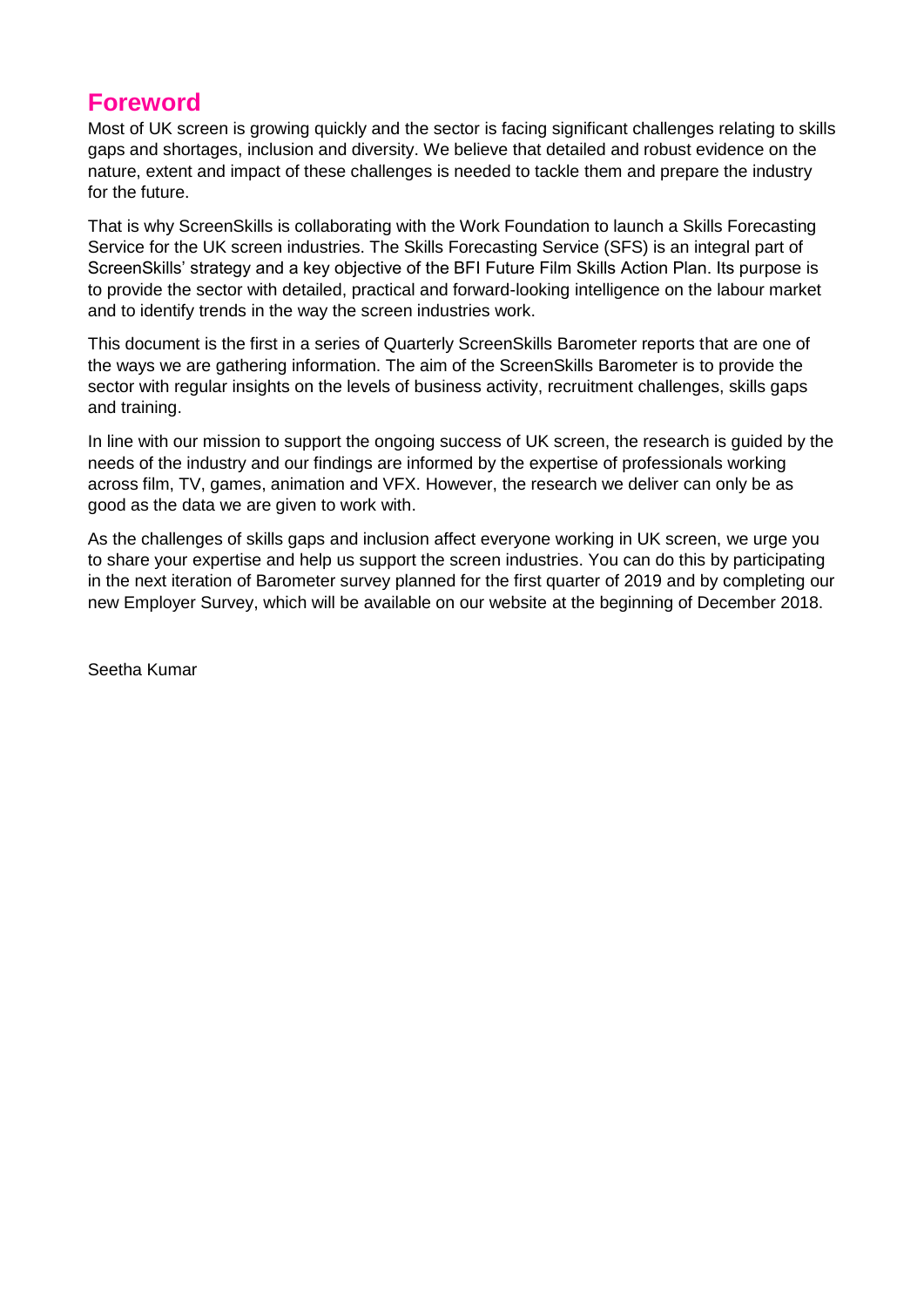# **1. Introduction and methodology**

The Quarterly ScreenSkills Barometer is one of the three research strands of the Skills Forecasting Service (SFS). As reported in figure 1, the research also includes a UK-wide, in-depth assessment of the workforce and a forward-looking analysis of likely industry trends. In addition, the SFS is complemented by other research into specific aspects of the screen industries.

**Figure 1 Research strands of the Skills Forecasting Service**



The Barometer is based on a survey, undertaken in October 2018, targeting organisations that fall within the following subsectors of the UK screen industries:

- film
- high-end TV
- unscripted TV
- children's TV
- games
- animation
- VFX

The survey was completed by an expert panel of 50 industry stakeholders who accepted our invitation to take part in the research. Panellists from the seven named sectors were invited to participate based on their longstanding professional experience of operating at the forefront of the screen sector. The panellists can be grouped into four main categories: employers, industry bodies, regional screen agencies and trade associations.

This strand of our work uses a purposive sampling technique (Etikan, Musa & Alkassim 2016). As opposed to random sampling, purposive sampling relies on the judgment of researchers to choose an appropriate sample of participants and is particularly appropriate when trying to include people who are hard-to-reach. This is the case for most of the participants in the Barometer as the majority of them occupy very senior positions in the industry.

A sample size of 50 respondents to be consulted at three-monthly intervals was chosen after consultations with industry. This highlighted a desire for frequent, up-to-date labour market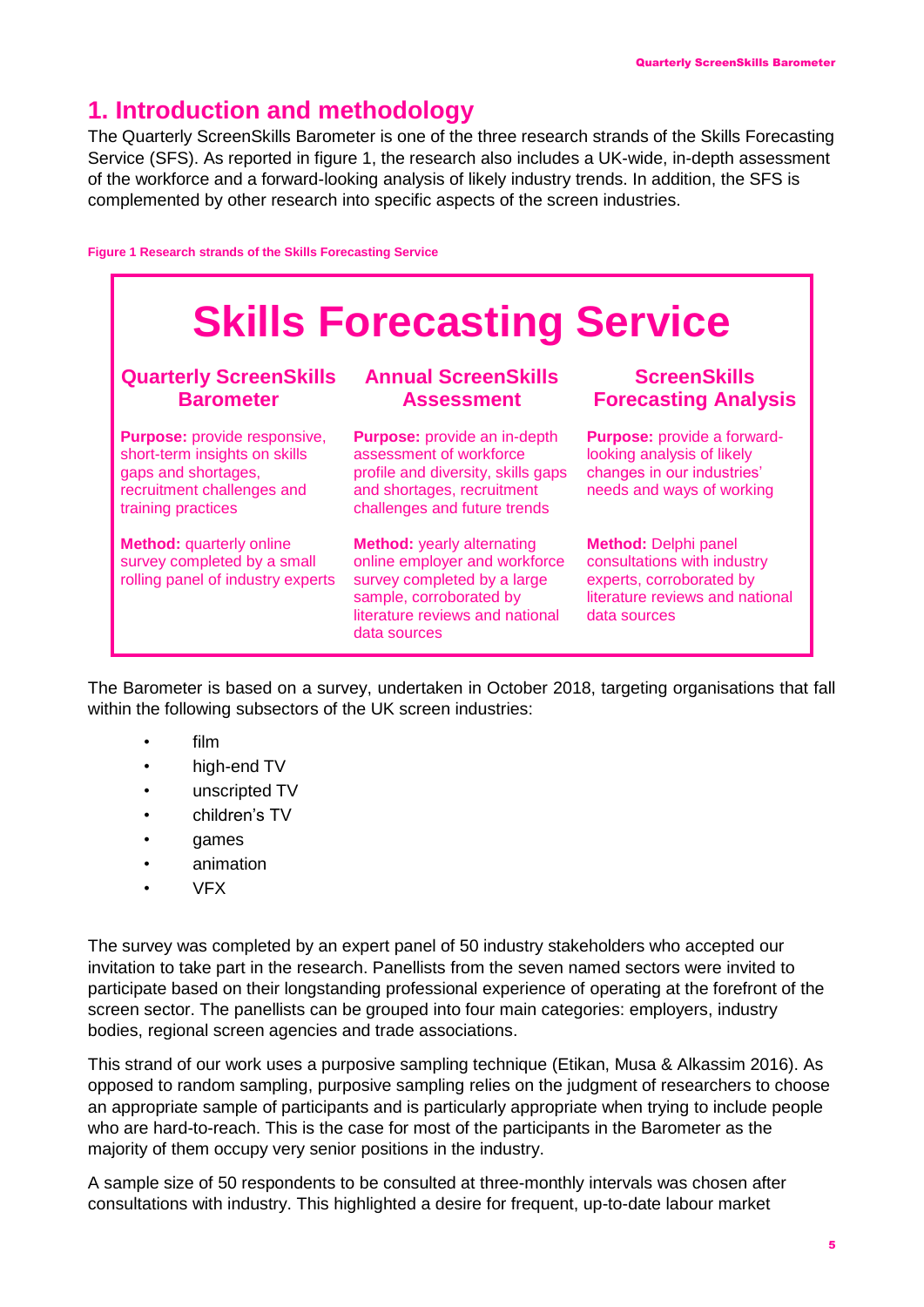intelligence to support decision-making in the short-run – reflecting the fact that screen is a dynamic and fast-changing sector that requires a regular temperature check.

The sample size means it is possible to undertake the fieldwork in the three-monthly timeframe. Including a number of member organisations in the sample reinforces the strong, on-the-ground understanding of the screen industries, by giving voice to the many individuals they represent.

The larger sample size of the Annual ScreenSkills Assessment, as shown in figure 1, will provide more detailed and granular workforce data and complement the findings of the Quarterly ScreenSkills Barometer surveys.

The composition of the Barometer will continue to evolve to ensure it is representative of the screen industries. We are particularly seeking input from professionals based outside London and the South East, including those working in children's TV, games and VFX.

If you would like to contribute to the research please contact us at research@screenskills.com

#### **Report structure**

This report is structured as follows:

- Section 2 assesses the current picture of business activity in the UK screen industries;
- Section 3 considers labour market trends and evidence of recruitment difficulties and skills shortages;
- Section 4 explores evidence of skills gaps amongst the existing workforce and employer investment in education and training;
- Section 5 looks to the future, considering expectations for change over the next quarter, perceived economic drivers and job roles anticipated to be difficult to fill; and
- Section 6 concludes by discussing perspectives on how the sector could be responding to skills challenges based on the findings of the survey.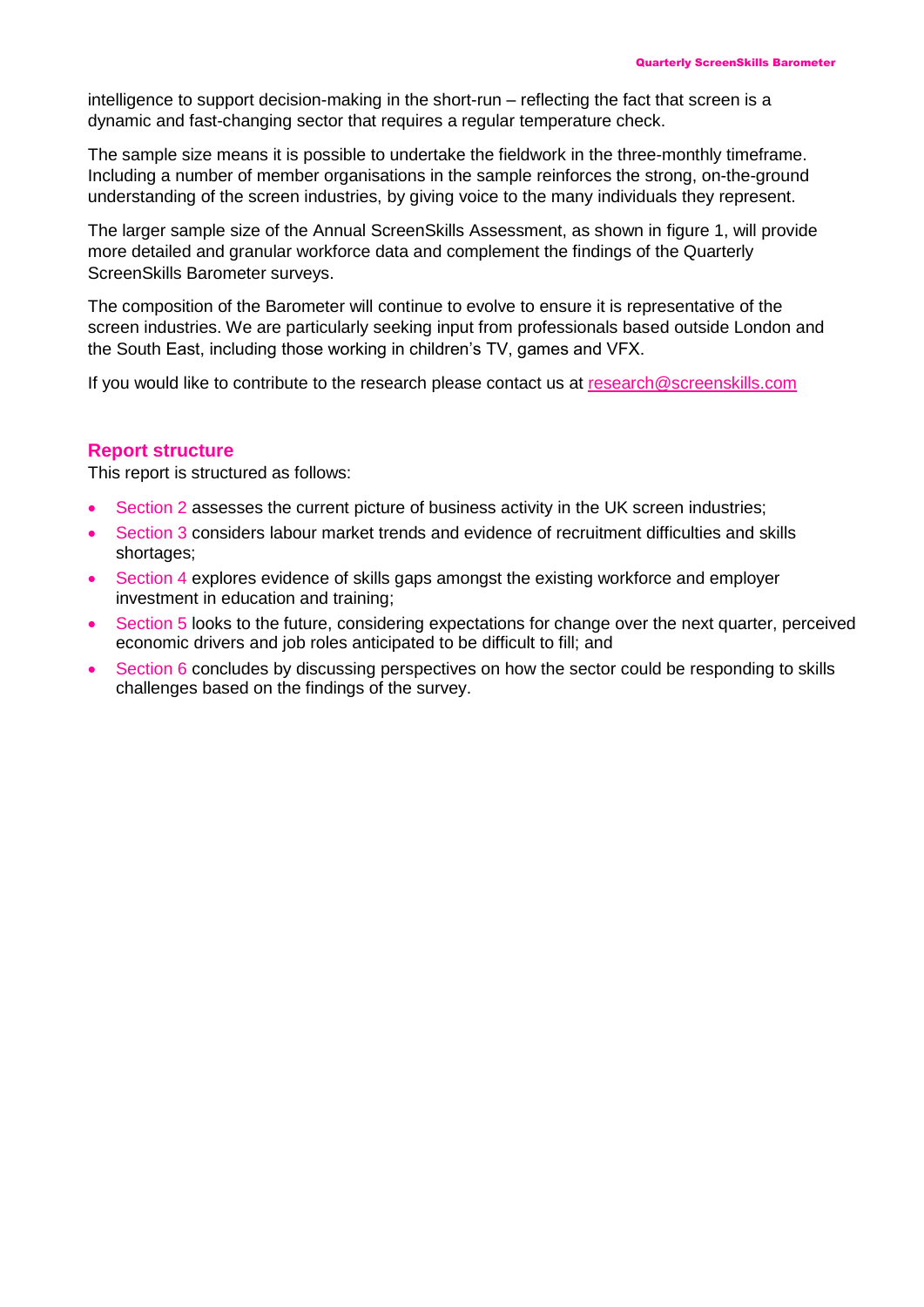# **2. Business activity across the screen industries**

#### **Key findings**

This chapter assesses whether levels of business activity have changed over the past quarter and explores the factors that are driving this.

- There is ongoing uncertainty and weakening confidence across the UK economy but the picture is relatively more positive in the screen industries, with the majority of respondents (58%) suggesting business activity had increased over the past quarter.
- A strong domestic market and high levels of inward investment were identified as significant factors supporting the sector.
- However, the limited availability of skilled workers cited by more than two-thirds of respondents – may hinder business activity, alongside Brexit and wider economic conditions**.**

Ongoing uncertainty, weakening confidence and slower growth is creating a challenging economic climate in the UK (BCC 2018; ONS 2017). However, findings from the ScreenSkills Barometer paint a relatively positive picture for the screen industries.

More than half (58%) of respondents stated that business activity had increased over the past quarter and a further 30% believed it to have remained stable (figure 2). In stark contrast, only 2% felt that business activity had decreased, while 10% were unsure of any changes.

Although this research looks at the screen industries as a whole, we observe some interesting subsectoral trends. Generally, members of the film and animation industries reported relatively stable levels of business activity in the past quarter. However, all TV and VFX subsectors said business activity had actually increased.



#### **Figure 2: Past changes in business activity**

**B1: What's your view on the level of business activity accross the screen industries over the last three months? (N=50)**

Respondents to the Barometer highlight the positive effect of strong domestic demand (52%), investment from overseas into the UK (40%), current exchange rates (32%) and the availability of finance (32%) (figure 3). This suggests a favourable business environment for the screen industries, supported by considerable investment from both the domestic market and overseas –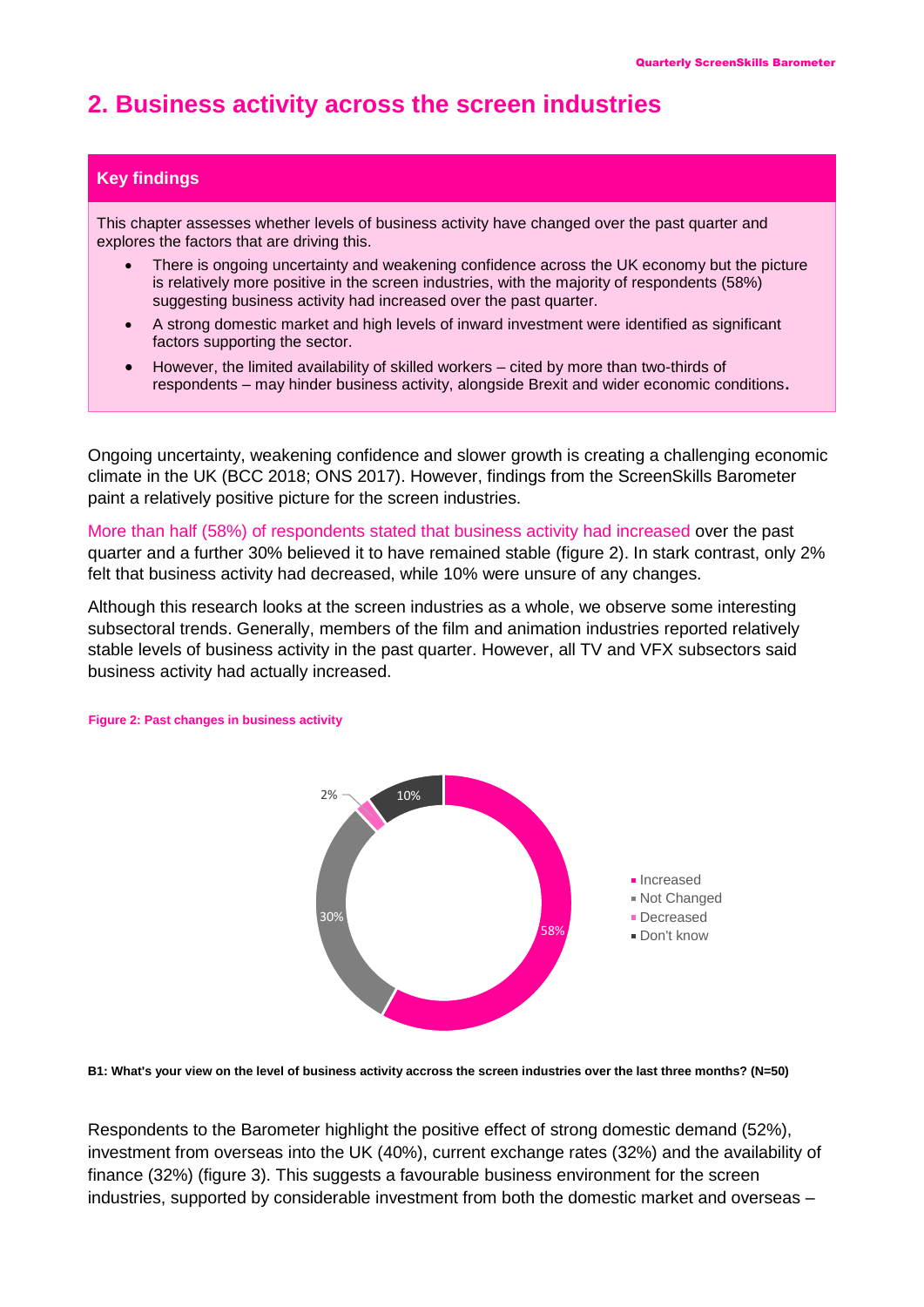an impression reinforced by key announcements in the last quarter (see panel on the right). However, the survey also identified a range of constraints to the sector. Most significantly, a considerable majority (68%) reported that the limited availability of skilled labour – one of the key factors in making the UK a leading location for the screen industries globally – is now having a negative impact on the sector. This is discussed further in chapter 3.

Half of those surveyed also identified Brexit as having negative effects. The remaining 50% were either unsure how the UK's decision to leave the EU would affect business or believed it to be having no effect at all. None of the respondents identified it as having a positive impact.

#### 14% 20% 28% 32% 32% 40% 52% 50% 38% 68% 8%  $24%$ 18% 8% 12% Brexit Economic conditions Availability of skilled workers Demand for products and services overseas Availability of finance Exchange rate performace International investment Demand for products and services in the UK **Positive Negative**

**B2: In the past three months, what factors have influenced the level of business activity in your sub-sector? (N=50)**

#### **Key announcements – last quarter**

- The BFI (2018a) reports that the aggregate UK spend in Q1-3 of 2018 for film, high-end television programmes and animation programmes was £2.2 billion. The trend varies by subsector: the figures for HETV at £755 million was a substantial increase from £701 million in 2017. The value for film at £1.5 billion was down from the all-time high figure in 2017, but still the third highest value since the BFI's analysis began in 2002. Spend in the animation sector is also down from high results in 2016 and 2017.
- A Film LA Inc. study suggests that, if individual US states are taken as territories in their own right, the UK is now the top location for big budget movie production in the world (Film L.A. Inc., 2018).
- Creative Scotland established a £600,000 fund for the organisation and running of film festivals (Screen Daily, 2018a). Screen Scotland launched its Broadcast Content Fund for the TV sector (Screen Daily, 2018b).
- The Arts and Humanities Research Council awarded funding, from an £80 million programme, to nine R&D partnerships across the UK. Among other ambitions, the programme aims to increase the use of digital technologies to improve audience experience in the screen industries (AHRC, 2018).
- It was announced that ScreenSkills' first Centre of Excellence part of the BFI Future Film Skills Action Plan – will be piloted in Yorkshire (ScreenSkills, 2018).
- Channel 4 announced its decision to locate its new national HQ in Leeds and its new creative hubs in Bristol and Glasgow (Channel 4, 2018).

#### **Figure 3: Factors affecting business activity**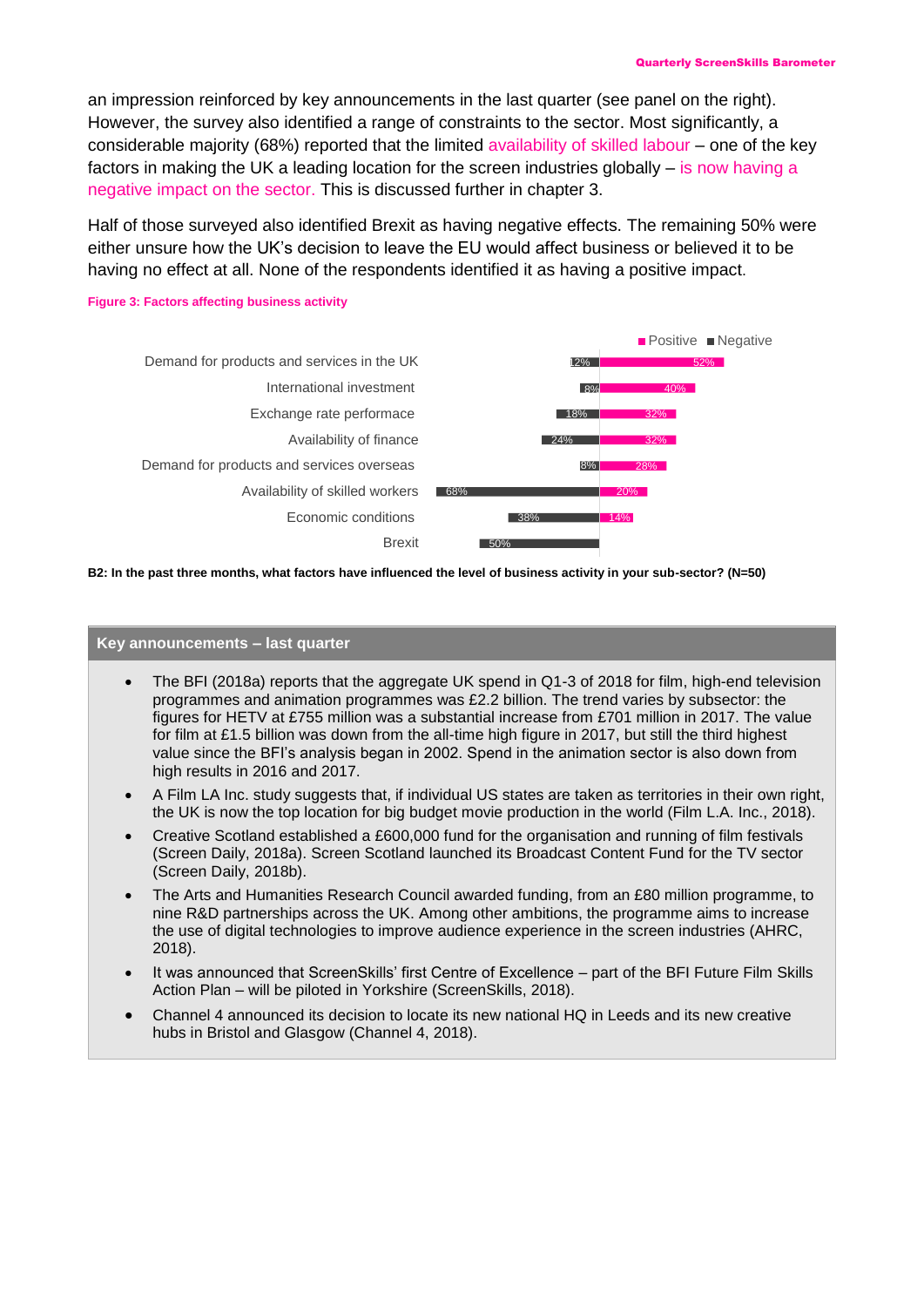# **3. Employment and recruitment**

#### **Key findings**

This chapter explores whether employment numbers have changed within the screen industries over the past quarter, where shortages exist and what is driving the job market within the sector.

- The buoyant business environment is driving increased demand for talent, with more than half of respondents reporting a perceived increase in workers in the sector over the past three months.
- However, widespread recruitment difficulties persist, as reported by 86% of those surveyed.
- In film and TV, production roles appeared most difficult to recruit for (including production accountants, line producers, production and location managers). A number of technical and supervisory roles were also reported as hard-to-fill in VFX (supervisors, FX artists, creature FX and animators) and games (programmers and project managers).
- The sector feels the impact of skills shortages in a number of ways, including increased operating costs, lost business opportunities and missed deadlines.

The strong business environment evident amongst businesses operating in the UK screen industries is resulting in a growing demand for talent. Despite reported constraints on the availability of skilled workers (see chapter 2), employment levels continue to grow, though potentially not at a sufficient rate to keep pace with demand, or in the skill areas that businesses need.

Consistent with significant increases in employment in the sector reported by DCMS (2017), more than half (54%) of Barometer respondents believed that the number of workers in their subsector had increased in the past three months (figure 4). Just under a third (32%) believed there had been no change in the level of employment, while only 6% noted a decrease.

Once more, there are some variations between different parts of the industry. A slight majority of respondents from the film subsector stated that the number of workers had decreased or not changed in the past quarter. By contrast, the majority of respondents from the TV, games and VFX subsectors reported an increase in personnel.

#### **Figure 4: Changes in the number of workers, three months**



**C1: In the last three months do you think the number of workers (including full-time, part-time and freelance roles) has… (N=50)**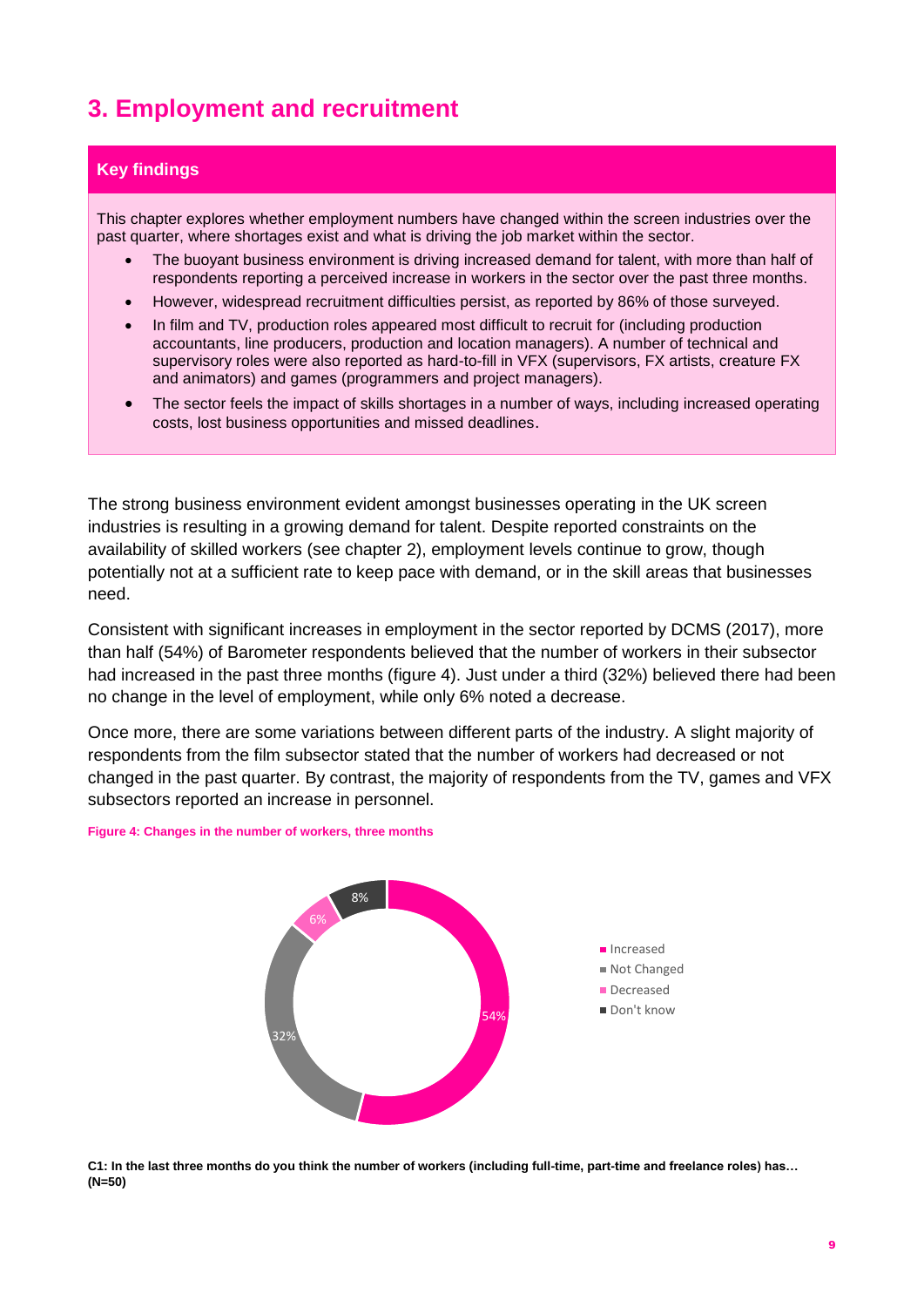Beyond the above factors, what is particularly striking is the range of jobs currently in demand across the various industry subsectors, as illustrated by figure 5 below.

#### **Figure 5: Jobs/roles where the number of workers has increased**

#### **Which roles are in greatest demand?**

Development intern First assistant director Line producer Location manager Production accountant Production manager Post-production supervisor Script editor

*Other roles identified by respondents: Accountancy, accounting generally, assistant directors, art department, construction, costume, senior VFX personnel, sound*

#### **High-end TV Games**

Assistant location manager Assistant production accountant Director of photography Editor Electrician Financial controller First assistant director **Grips** Line producer Location manager Producer Production accountant Production coordinator Production manager Script supervisor Second assistant director Series producer (HETV factual) Shooting producer/director Supervising art director

*Other roles identified by respondents: sales, VFX*

#### **Film Unscripted TV**

Development executive **Director** Editor Executive producer Line producer Preditor (producer/editor) Production coordinator Production manager Series producer Shooting associate producer Shooting producer/director Specialist casters

Programmer Project manager

*Other roles identified by respondents: 3D artists, artists, technical artist, technical designer*

#### **Animation**

2D artist 3D modelling artist **Director** 

*Other roles identified by respondents: animator, junior artist, lighting artist, rigger, technical directors, producer, storyboard*

#### **VFX**

Compositor Creature or rigging technical director Pipeline technical director Production assistant Production coordinator VFX producer

*Other roles identified by respondents: 3D animators, 3D generalists, CG generalist, environments TD, FX artists, leads in all departments, pipeline engineers, producer*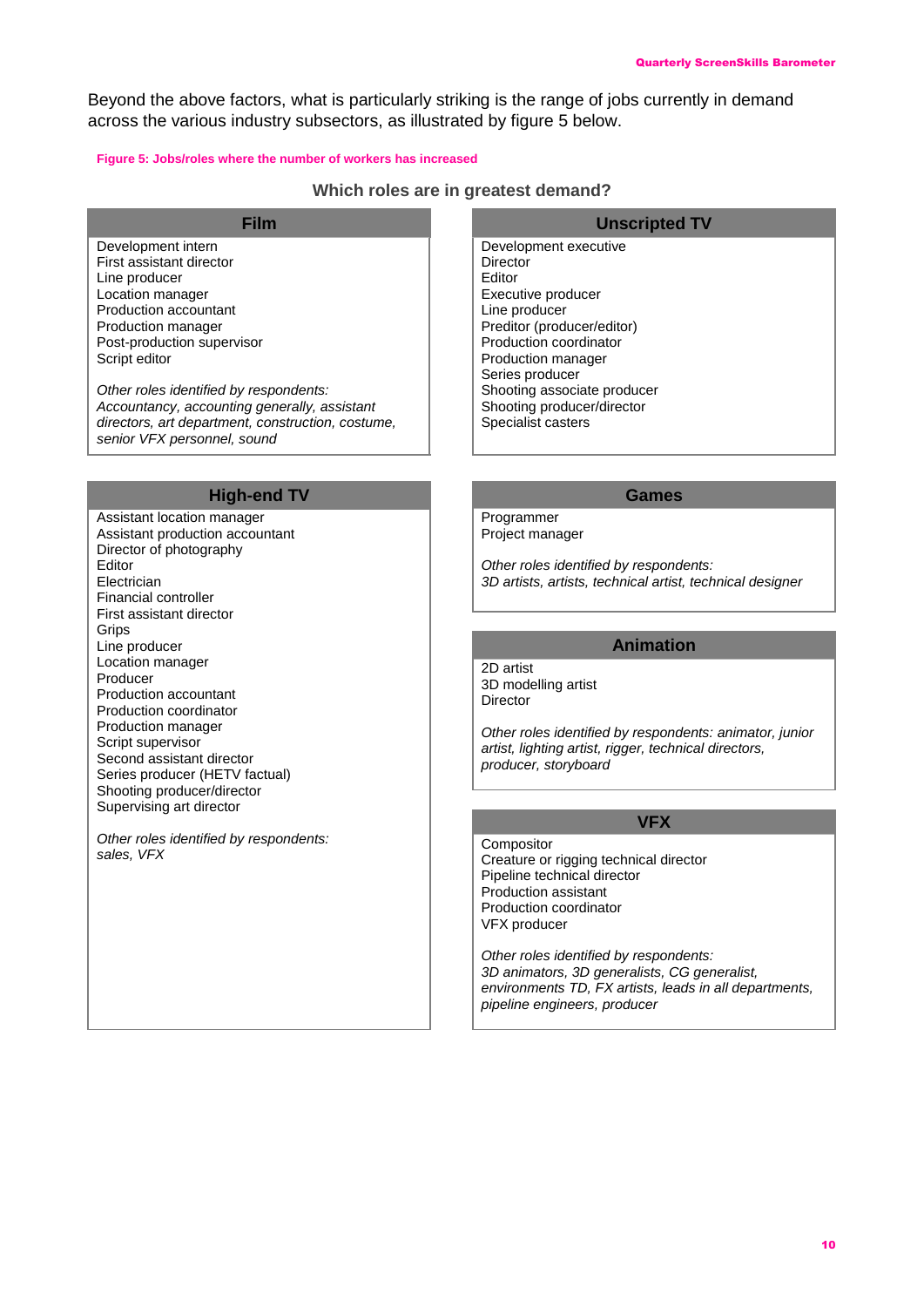Against a backdrop of skills shortages in the UK labour market and struggles over the sourcing of talented workers, we asked respondents whether they had faced recruitment difficulties in the past three months.

An overwhelming majority of respondents (86%) stated that it had been difficult to recruit for particular roles (figure 6). Analysing this in detail, it also stands at two-thirds or above in every industry subsector, suggesting hard-to-fill vacancies are widespread. This resonates with recent findings by Animation UK (2018), which indicate that two-thirds of survey respondents (66%) reported experiencing skills shortages.

**Figure 6: Organisations reporting recruitment difficulties**



**D1: In the last three months was it difficult to recruit for any particular jobs/roles? (N=50)**

Of the Barometer respondents who stated they had experienced difficulties, a little over two-thirds identified competition from inside the sector and a low number of skilled applicants as primary causes of the difficulties, echoing other research (Carey et al., 2017).

As illustrated by figure 7, respondents identified a range of different roles as difficult to recruit for. Many of the job roles identified as in demand (figure 5) are also those identified as hard-to-fill (figure 7). This suggests that the supply of skills to the UK screen industries is not keeping pace with growing demand in a range of occupational areas.

Once again, in both film and TV, the roles that were most commonly identified as hard to fill included production accountants, line producers, production and location managers.

In VFX, hard-to-fill roles included supervisors, FX artists, creature FX and animators while in the games sector, programmers and project managers were reported as hard to find. Hard-to-fill roles mentioned in animation included compositor and storyboard artist, while the list for games featured programmers and project managers.

This is consistent with other research exploring these industries. Other forthcoming research by ScreenSkills suggests a further convergence between the film and high-end TV subsectors. This reinforces the importance of understanding the shared skills shortages in screen subsectors and the extent to which they draw on the same pool of labour.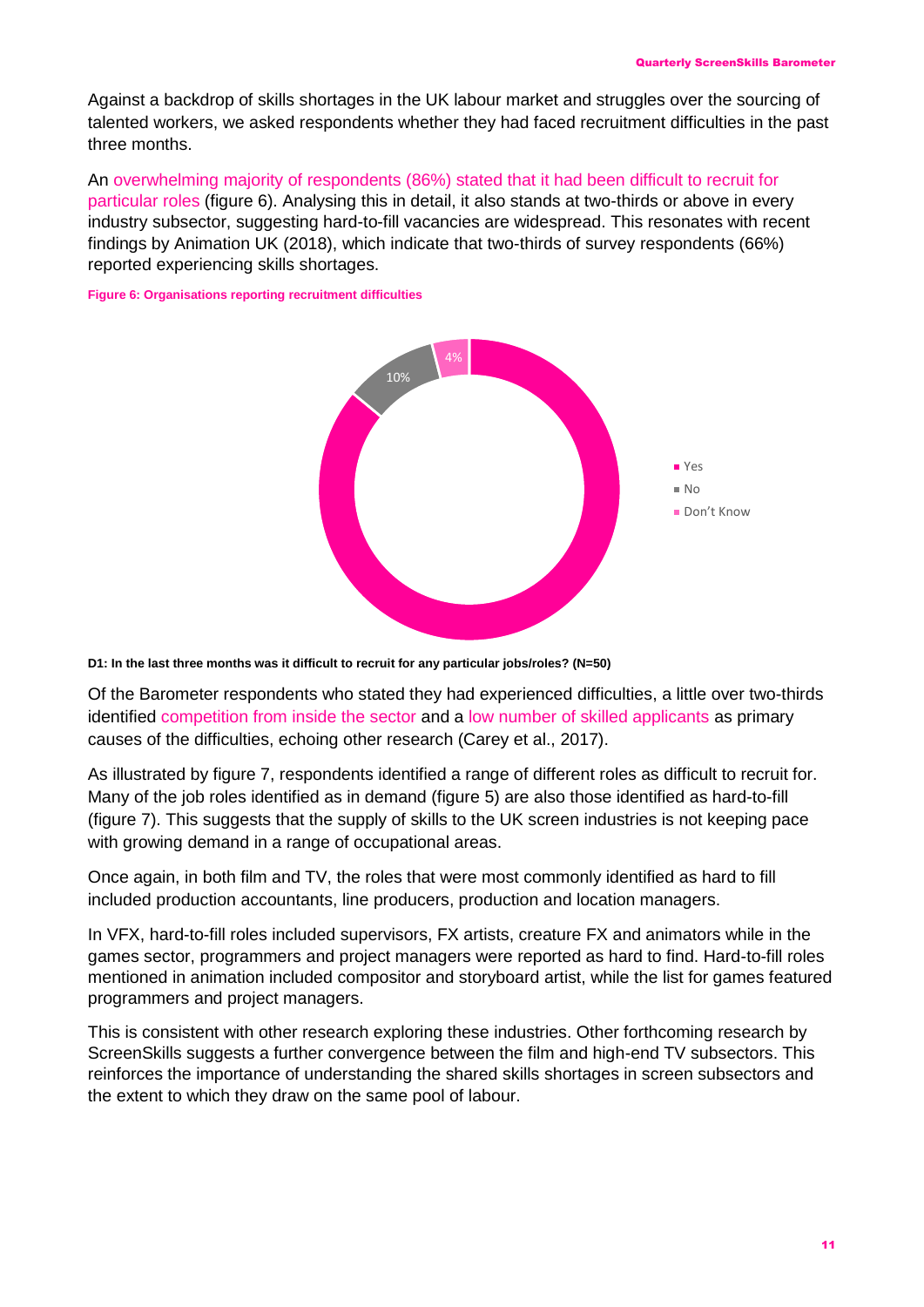#### **Figure 7: Hard-to-fill jobs**

#### **Which jobs are hardest to recruit for?**

| Film                                                                                                                                                                                                                                                             | <b>Unscripted TV</b>                                                                                                                                                                                                                                                                                    |
|------------------------------------------------------------------------------------------------------------------------------------------------------------------------------------------------------------------------------------------------------------------|---------------------------------------------------------------------------------------------------------------------------------------------------------------------------------------------------------------------------------------------------------------------------------------------------------|
| Art director<br>Costume designer<br>Editor<br>First assistant director<br>Head of development<br>Line producer<br>Location manager<br>Post-production supervisor<br>Production accountant<br>Production coordinator<br>Production designer<br>Production manager | Development producer<br>Development producer/executive<br>Editor<br>Director<br>Executive producer<br>Line producer<br>Preditor (producer/editor)<br>Production coordinator<br>Production manager<br>Series producer<br>Shooting associate producer<br>Shooting producer/director<br>Specialist casters |
|                                                                                                                                                                                                                                                                  |                                                                                                                                                                                                                                                                                                         |

*Other roles identified by respondents: development*

#### **High-end TV VFX**

Assistant location managers Assistant production accountant Director of photography Edit assistant Editor Electrician First assistant director **Grips** Line producer Location manager Producer Production accountant Production assistant Production coordinator Production manager Production secretary Screenwriters/scriptwriters Second assistant director Series producer (HETV factual) Shooting producer/director Supervising art director

*Other roles identified by respondents: sales*

#### **Children's TV Games**

Data wrangler Director of photography Editor First assistant director Gaffer Script supervisor Second assistant director Sound supervisor/editor

Pipeline technical director VFX producer VFX supervisor

*Other roles identified by respondents: creature animator, creature FX technical director, creature supervisor, data security manager/head, environments technical director, fur groomer, FX artist, head of FX, producer, rigger, technology project manager*

#### **Animation**

Art director Compositor **Director** Production manager Storyboard artist

*Other roles identified by respondents: animation directors, content development producer, episodic directors, riggers, storyboard supervisors, systems management, technical directors*

3D modelling artist Project manager Programmer

*Other roles identified by respondents: lead level coders*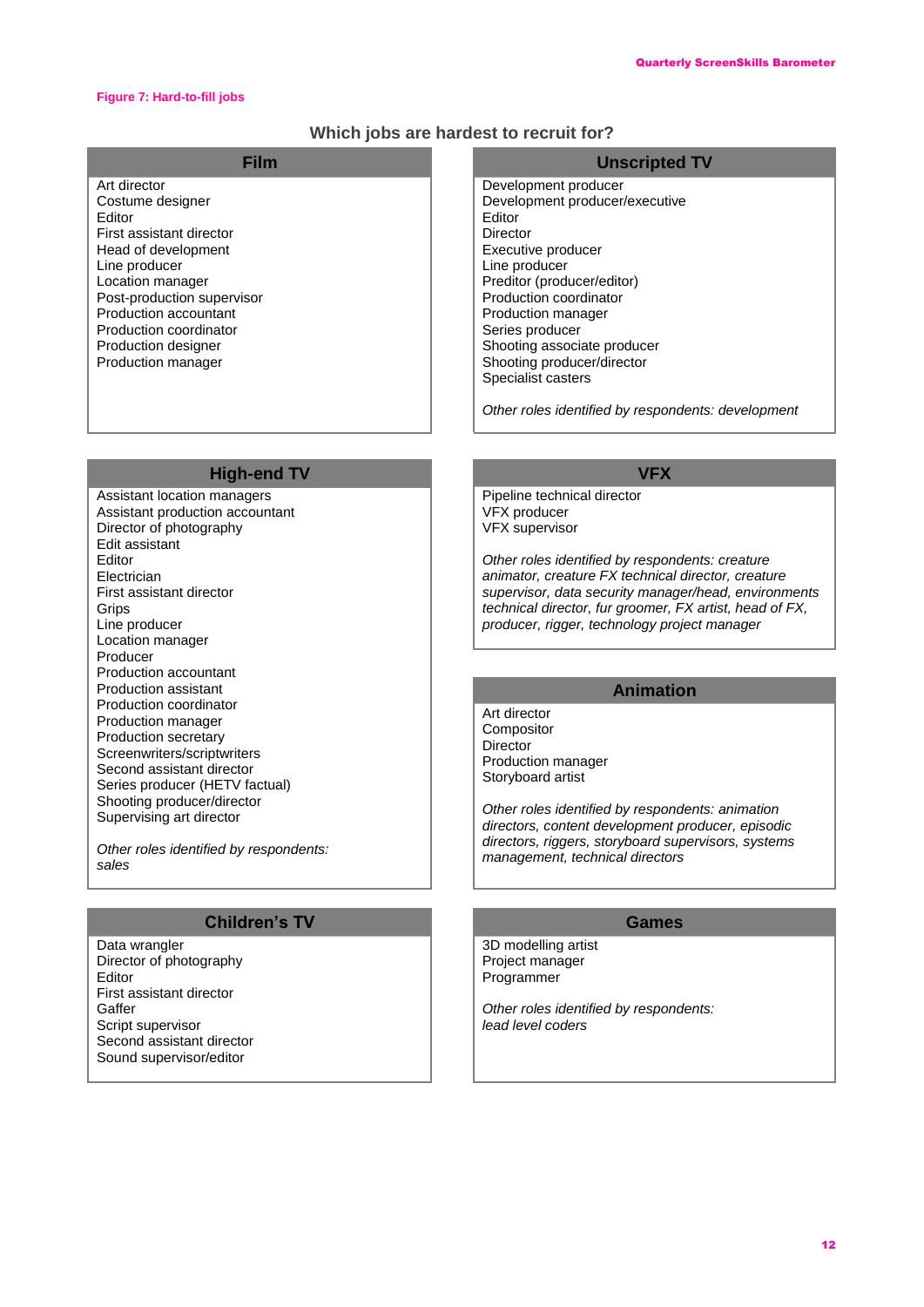As illustrated in figure 8, there are other factors affecting organisations and across the industry as a whole.

In line with other work outlining the costs associated with skills shortages (Open University, 2018), the ScreenSkills Barometer Survey suggests that the screen industries have witnessed wage inflation (63%) which appears to be linked to increased operating costs (43%). This finding resonates with the forthcoming high-end TV research conducted by ScreenSkills which suggests that rising crew rates and operating costs are having detrimental effects on the subsector.

In addition, 26% of respondents pointed to missed deadlines, 21% said that they had to commission work overseas and 12% to a loss of business to competitors.

The survey also elicited a variety of open-ended responses, including suggestions that recruitment difficulties could also be undermining the quality of work, affecting team structures and recruitment practices. Respondents also suggested employers are forced to promote people early, at the risk of embedding skill gaps within the workforce. This is discussed further in the next chapter.

> *"People are being promoted very quickly with little experience and [we are] not really in a position to train people under them."*



#### **Figure 8: Impact of recruitment difficulties**

**D4: What has been the effect of any recruitment difficulties over the last three months? (N=43**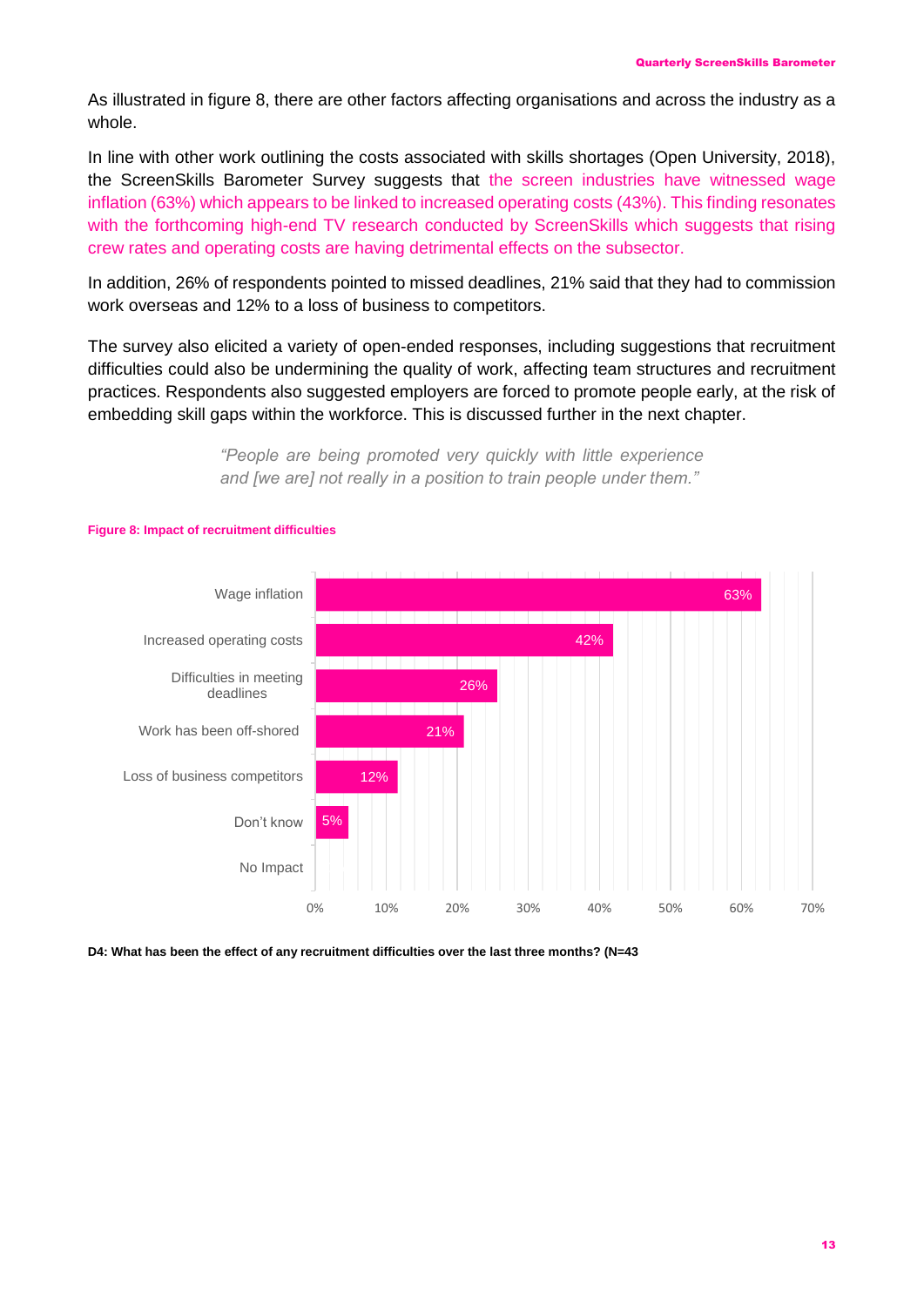# **4. Investing in skills**

#### **Key findings**

This chapter explores evidence of skills gaps amongst the existing workforce and employer investment in education and training.

- The growth and pace of change within the screen industries is also creating skills gaps amongst the existing workforce – with more than two thirds of respondents reporting skills gaps.
- Management and supervisory skills and 'soft' skills such as communication/interpersonal, problem-solving and team-working skills were most commonly cited as lacking.
- Despite widespread skills gaps, less than one third of respondents felt that employers are investing enough in workforce skills. Key barriers included a lack of time and funds for training**.**

The growth and pace of change within the screen industries means organisations are often faced with skill gaps among their existing workforce that may undermine business performance and productivity. This section looks at skills gaps within organisations.

As figure 9 illustrates, more than two-thirds of Barometer respondents believe there are skills gaps among those currently working in the sector. Compared with the 2017 Employer Skills Survey of the Department for Education (2018), where only 13% of UK employers believe they had any skills gaps in their workforce, this suggests the screen industries could be experiencing more severe skills gaps than other parts of the economy.

As findings by Animation UK (2018) and ScreenSkills (forthcoming) suggest, there is evidence of significant differences in the level of skills gaps across the screen industries. These and other subsectoral differences will be explored in the Annual ScreenSkills Assessment.



#### **Figure 9: Skills gap amongst the existing workforce**

**E1: Are there any skills gaps among those currently working in your sector/s? (N=50)**

The growth in the screen industries, including the unprecedented success of games, film and highend TV (Ukie 2018; BFI 2018b; ScreenSkills forthcoming), paints a bright picture for the future. However, one area of concern is the quality of management and leadership within the industry and the effect this has on its ability to capitalise on opportunities.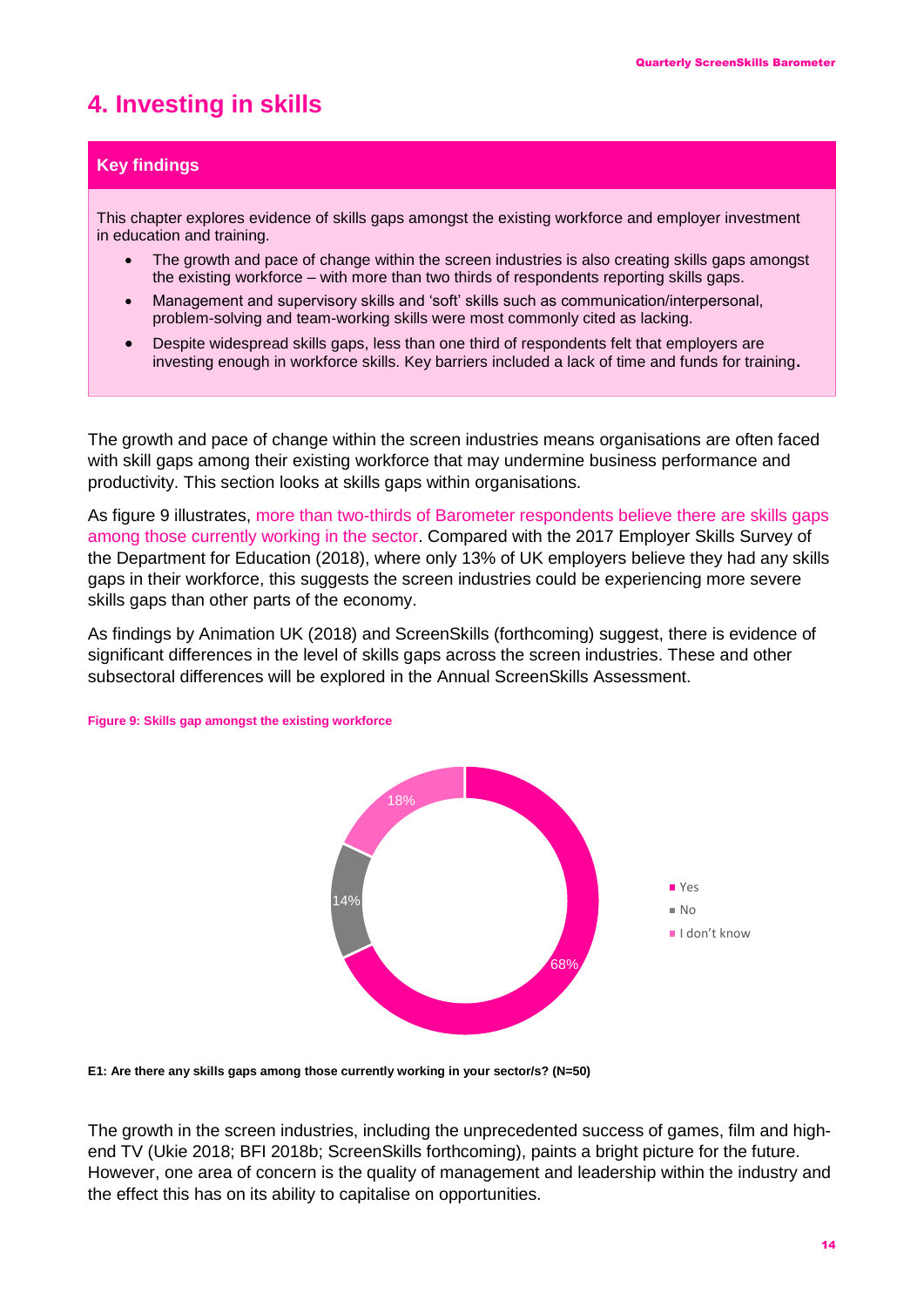Of those respondents who felt that there were skills gaps in the sector, 77% felt that the workforce lacked management skills and 53% identified gaps in supervisory skills (figure 10). This echoes concerns regarding poor management practices among UK firms in general, which are thought to play a significant role in hindering growth in productivity compared with international counterparts (Bloom, Sadun & Van Reenen 2017).

Other skills that were noted as lacking included communication/interpersonal skills (38%), problemsolving skills (32%) and team-working skills (29%).

Advanced IT or software skills were also highlighted as an issue for the sector (by 27% of respondents). This might be linked to technological changes having a disruptive impact on the screen industries (Carey et al., 2017). As it is likely that advanced skills in the development and deployment of technologies will be critical to the future of the sector, further research is needed better to understand the relationship between technology and skills gaps.



#### **Figure 10: General skills gap in the existing workforce**

#### **E1a: Where are the general skills gaps in the existing workforce? (N=34)**

Despite widespread skills gaps across the screen industries, only 30% of respondents to the Barometer Survey felt that employers are investing enough in workforce training and skills development (figure 11).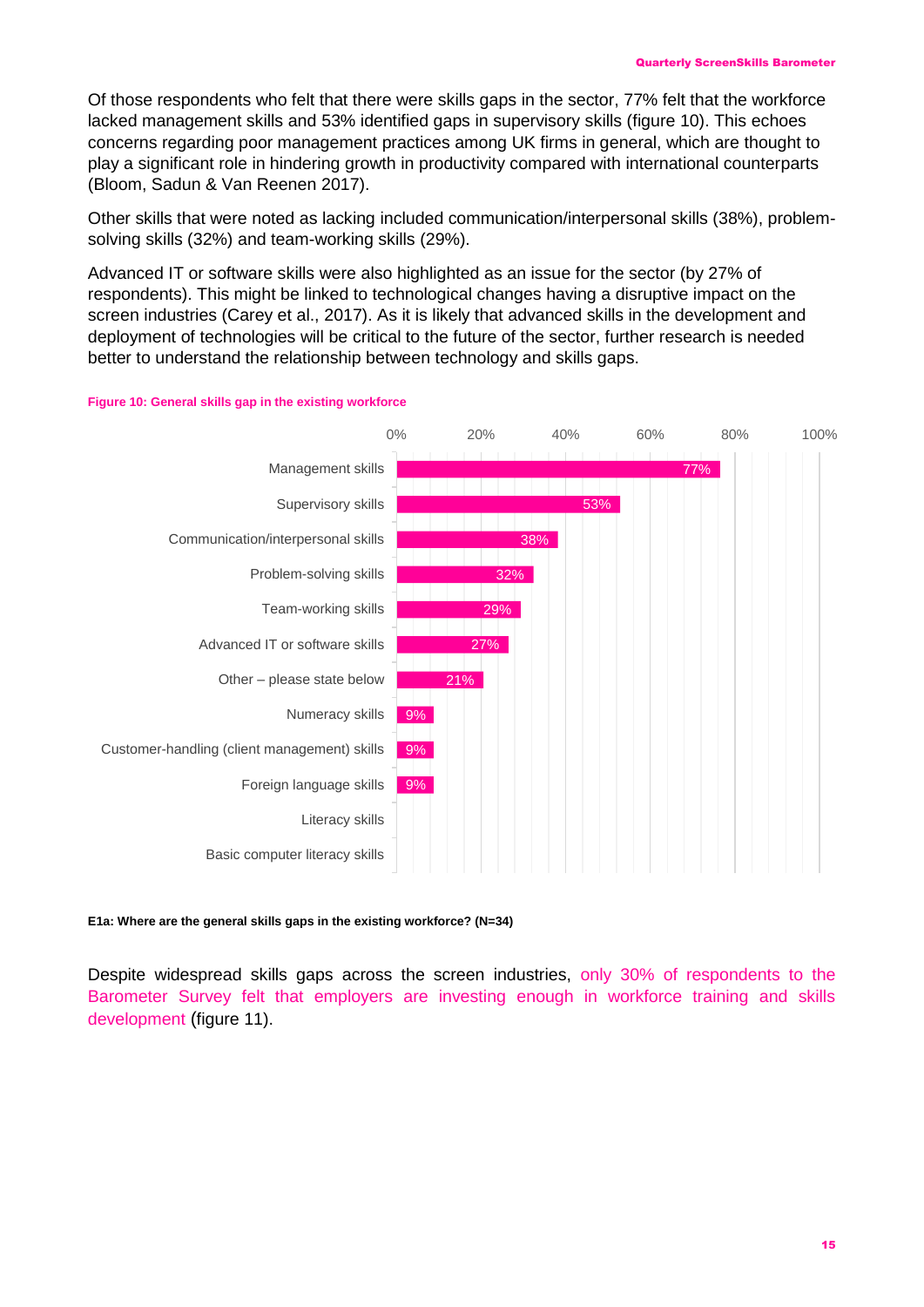**Figure 11: Investment in training and skills development**



#### **E2: Do you think employers have invested enough in workforce training and skills development over the last three months? (N=50)**

The vast majority (90%) of respondents said training is delivered informally, through on-the-job training or mentoring and job-shadowing (Figure 19 in annex A). Moreover, two-thirds of Barometer respondents reported that employers do provide training courses for those currently in the workforce, although significantly fewer (44%) cited the use of technical/vocational training such as apprenticeships for new entrants.

When asked about the factors that prevented employers from funding or arranging training over the past three months (figure 12) respondents pointed to a lack of time to take part in training (cited by 77% of respondents) and/or a lack of funds for training (59%).

Of significant concern is that 41% of respondents suggested that employers did not consider training to be a priority. Further, 23% stated that no relevant training was available and 36% said courses were not provided where employers are based, which might suggest an uneven distribution of training across the UK.



#### **Figure 12: Barriers to funding or arranging training**

**E2a: Over the last three months which factors have prevented employers from funding or arranging training? (N=22)**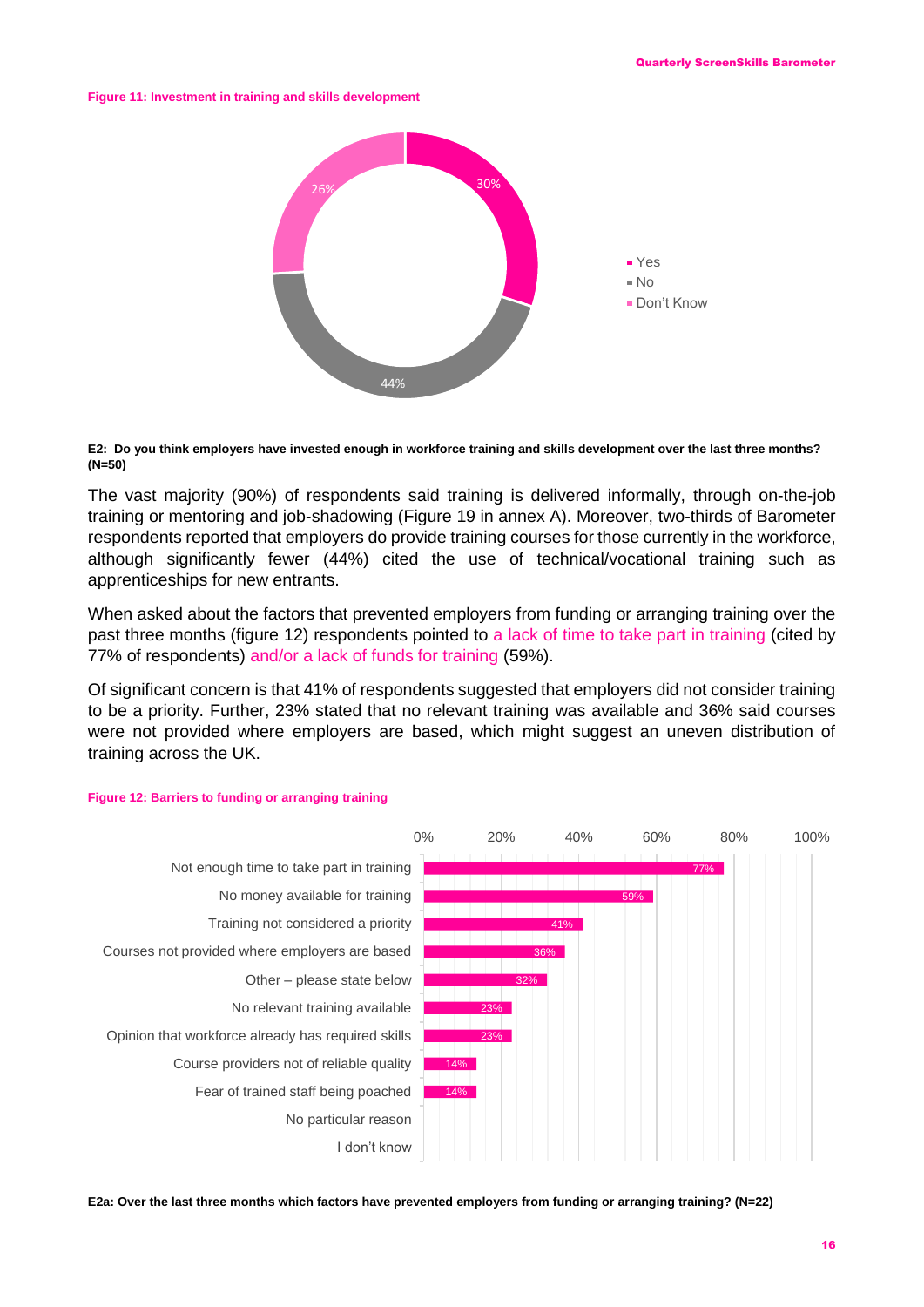# **5. Future outlook**

#### **Key findings**

This chapter looks to the future, to consider expectations for change over the next quarter, economic factors affecting screen and which job roles are expected to be difficult to fill.

- The sector remains confident of continued growth, with the majority of respondents anticipating business activity will continue to rise over the next three months.
- The availability of skilled workers is expected to act as the main constraint, alongside Brexit and exchange rate performance, emphasising the way the screen industries interconnect with European and global markets.
- Pressure on the labour pool are expected to continue, with half of respondents anticipating continued job shortages in critical roles despite an increase in the number of workers in the sector.

Despite the economic uncertainties facing the UK, 56% of respondents to the ScreenSkills Barometer Survey believe that business activity will increase over the next three months. Only 6% expect a decrease (figure 13), while 26% anticipate it will remain unchanged.

This optimism may, in part, be driven by the growth discussed in section 2.

**Figure 13: Future expectations for business activity in the screen industries**



**F1: How do you think business activity will change during the next three months? (N=50**

Given previous findings regarding skills challenges, it is no surprise that respondents most commonly predict that the availability of skilled labour will be the most significant factor affecting business activity over the next three months, cited by 48% of respondents (figure 14).

Once again, Brexit looms large in the respondents' view of future prospects (36%), along with exchange rate performance (22%), emphasising the screen industries' interconnectedness with European and global markets.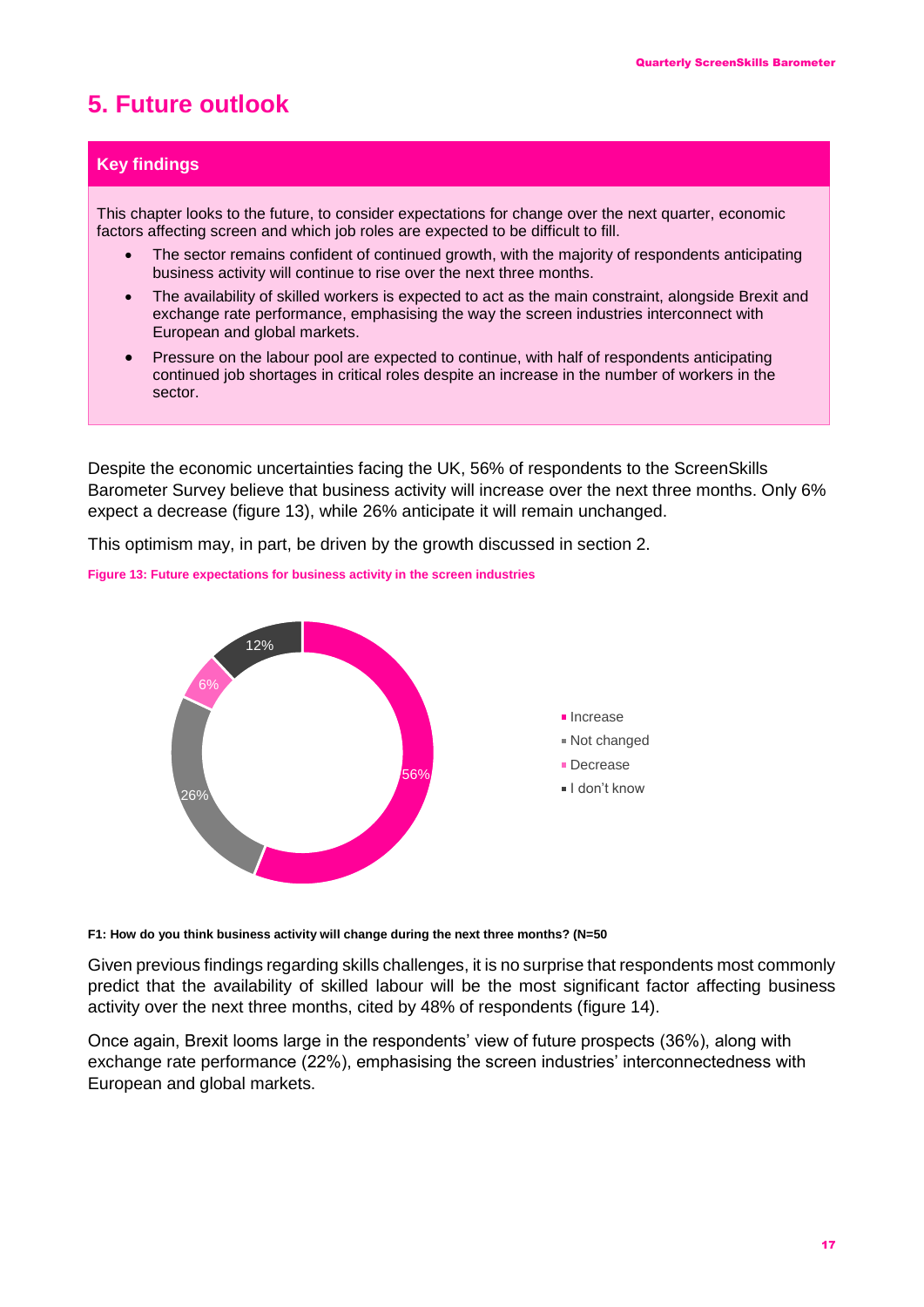



#### **F2: What do you see as the most important factors affecting business activity over the next three months? (N=50)**

The positive outlook for the sector is expected to drive a growing need for talent, with 50% of respondents to the Barometer survey expecting the overall number of workers (including freelancers) to increase over the next three months (figure 15).

Although the Barometer does not break down its findings by regions, key announcements, such as the Arts and Humanities Research Council's (2018) R&D partnerships, ScreenSkills' (2018) Centres of Excellence and Channel 4's (2018) decision (announced at the end of October) to locate its new national HQ in Leeds and its new creative hubs in Bristol and Glasgow, are likely to boost growth in the regions and nations and help rebalance employment across the UK. We will monitor changes in the regional profile of the screen industries and the development of talent to support thriving screen clusters outside of London and the South East.





**F3: Over the next three months, how do you expect the overall number of workers to change (including full-time, part-time and freelance roles)? (N=50)**

Those respondents who predicted an increase in workforce numbers, identified a wide range of jobs/roles that will be hard-to-fill.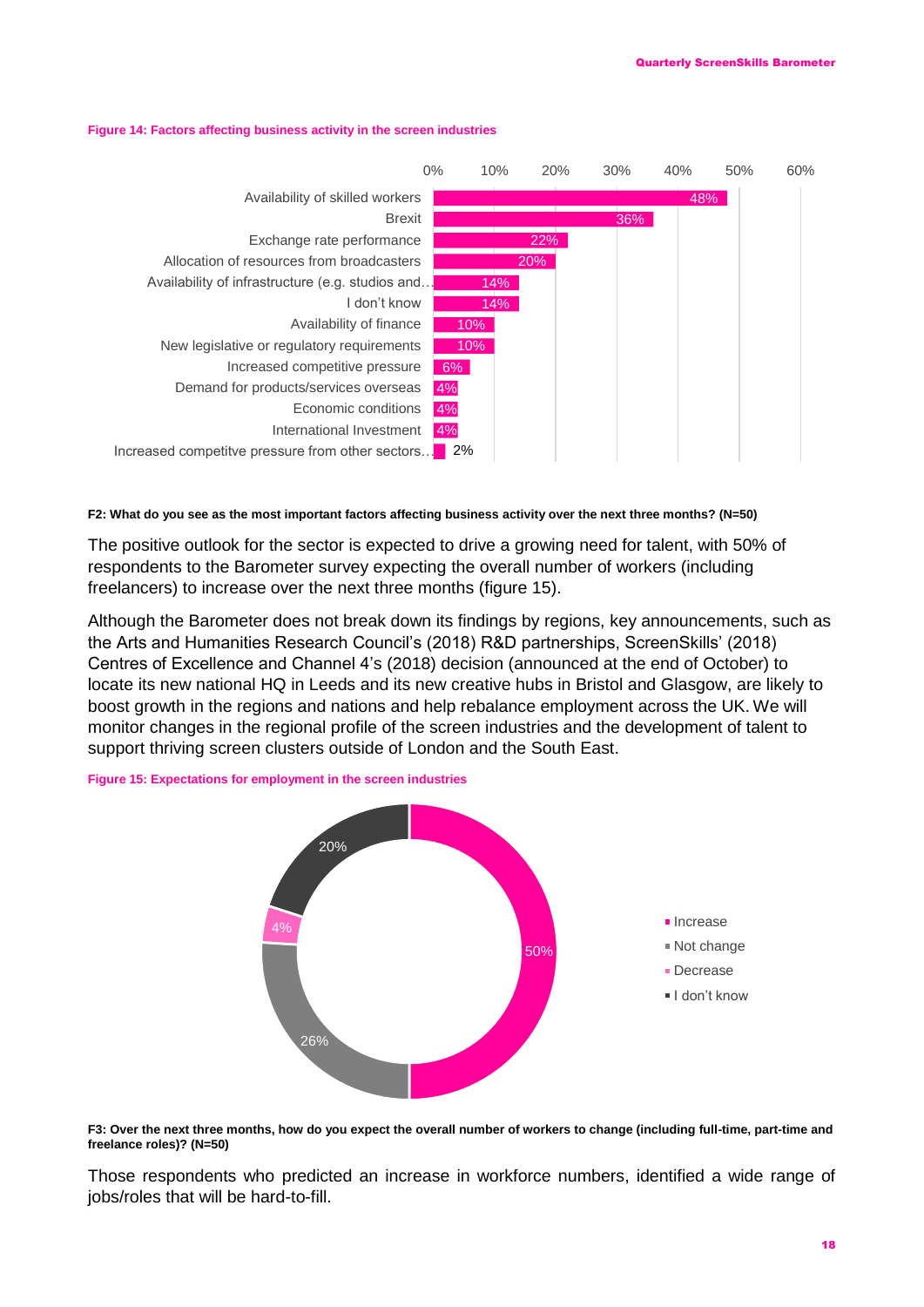We observe a large degree of consistency between the roles that are a) in demand, b) currently hard-to-fill and c) expected to be difficult to recruit for in the future.

In the film and TV subsectors, production roles are expected to be hard-to-fill (e.g. production accountants, production coordinators and line producers), as well as roles in the art department, post-production (e.g. editors) and construction crew. A number of managerial and supervisory roles are expected to be difficult to recruit for, in particular in games and VFX, along with compositors and storyboard artists in the animation subsector.

#### **Figure 16: Job roles expected to be hard-to-fill over the next three months**

#### **Which roles do respondents think will be hard to recruit for the future?**

| <b>Film</b>                                 | <b>High-end TV</b>                                       |  |
|---------------------------------------------|----------------------------------------------------------|--|
| Location manager                            | Art director                                             |  |
| Production accountant                       | Assistant location manager                               |  |
| Production manager                          | Assistant production accountant                          |  |
|                                             | Colourist                                                |  |
| Other roles identified by respondents:      | Editor                                                   |  |
| Construction crew                           | <b>Financial controller</b>                              |  |
| <b>VFX</b> personnel                        | Line producer                                            |  |
|                                             | Production accountant                                    |  |
|                                             | Production coordinator                                   |  |
|                                             | Script editor                                            |  |
| <b>Children's TV</b>                        | Storyliner                                               |  |
| Editor                                      |                                                          |  |
| Producer/director                           | Other roles identified by respondents:<br>Finance        |  |
| <b>Production runner</b>                    | Production                                               |  |
|                                             |                                                          |  |
| <b>Animation</b>                            |                                                          |  |
|                                             | <b>Unscripted TV</b>                                     |  |
| Compositor                                  | Casting director                                         |  |
| Storyboard artist                           | Editor                                                   |  |
|                                             | Preditor (producer/editor)                               |  |
| Other roles identified by respondents:      |                                                          |  |
| <b>Riggers</b><br><b>Technical director</b> |                                                          |  |
|                                             |                                                          |  |
|                                             |                                                          |  |
| <b>Games</b>                                | <b>VFX</b>                                               |  |
| Programmer                                  | VFX producer                                             |  |
| Project manager                             | <b>VFX</b> supervisor                                    |  |
|                                             |                                                          |  |
|                                             | Other roles identified by respondents:<br>Creature FX TD |  |
|                                             |                                                          |  |
|                                             | <b>Environments TD</b><br><b>FX TD</b>                   |  |
|                                             |                                                          |  |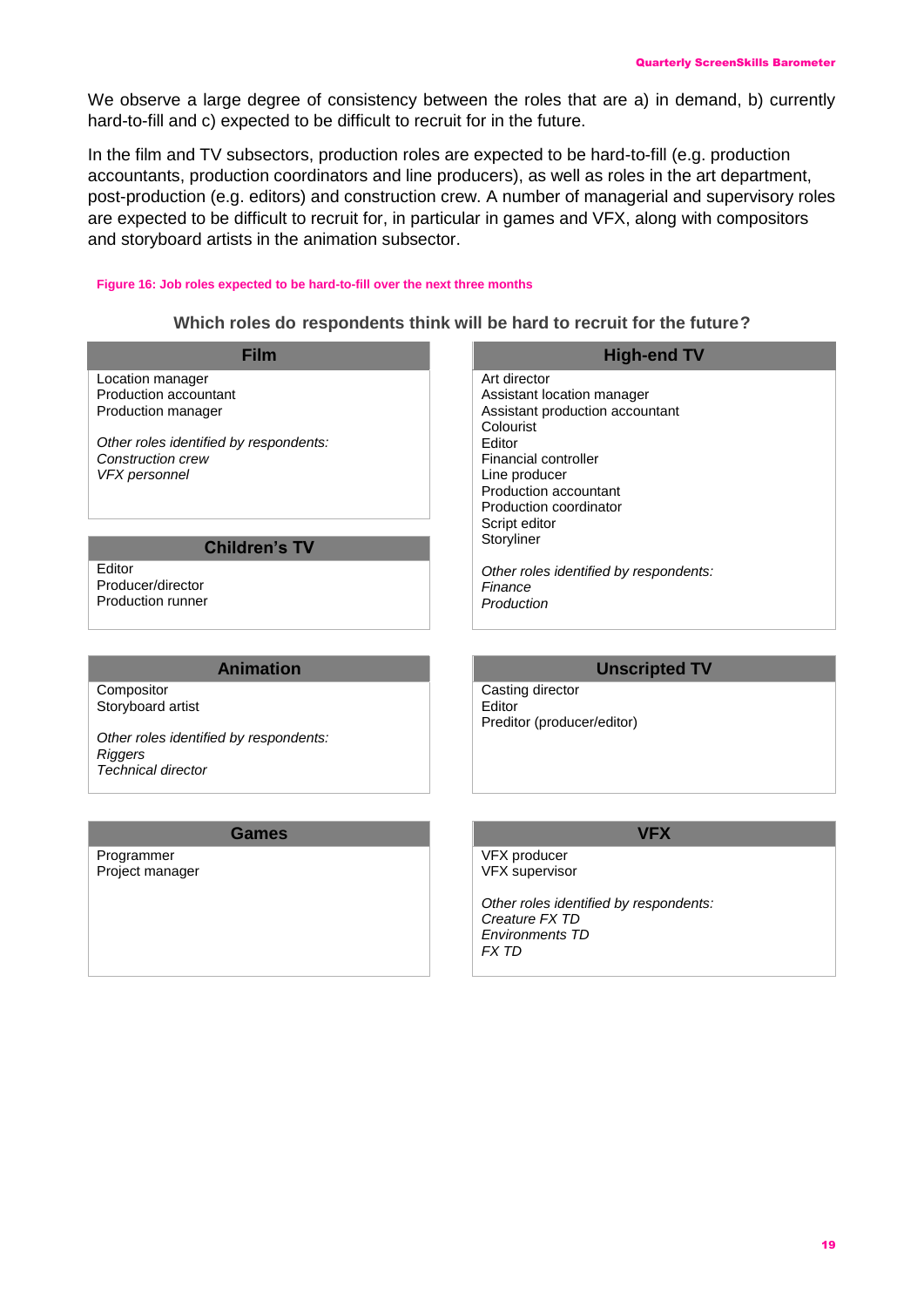# **6. Responding to skills challenges**

#### **Key findings**

This chapter concludes the report by discussing perspectives on how the sector should be responding to skills challenges.

- Asked what measures would bring new talent to the industry, two-thirds thought that bursaries to support traineeships, internships and work placements would help reduce skills challenges, followed by improvements in the relevance and quality of education and vocational training.
- Respondents also suggested a range of actions that skills and industry bodies, training providers or businesses themselves could take to overcome skills challenges. These include investing in retraining and return-to-work schemes; pursuing more inclusive recruitment and working practices; improving education, careers advice and guidance; upskilling the workforce; investing in sector skills levies; and enhancing management and leadership capability.

Rapid growth of the UK screen industries, alongside significant technological change, global competition and shifts in production and commercial models are putting intense pressure on the sector to upskill and expand its workforce.

As illustrated by figure 17, Barometer respondents were clear that decisive action in a range of areas is required to respond to skills challenges.

More than half of those surveyed pointed to measures that would bring new talent to the industry, including bursaries to support traineeships, internships and work placements (cited by 66 % of respondents), improvements to the relevance and quality of education and vocational training (62%) and retraining and return to work schemes (50%).



#### **Figure 17: Responding to skill challenges**

**F6: Which of the following do you think would help to reduce recruitment difficulties? (N=50**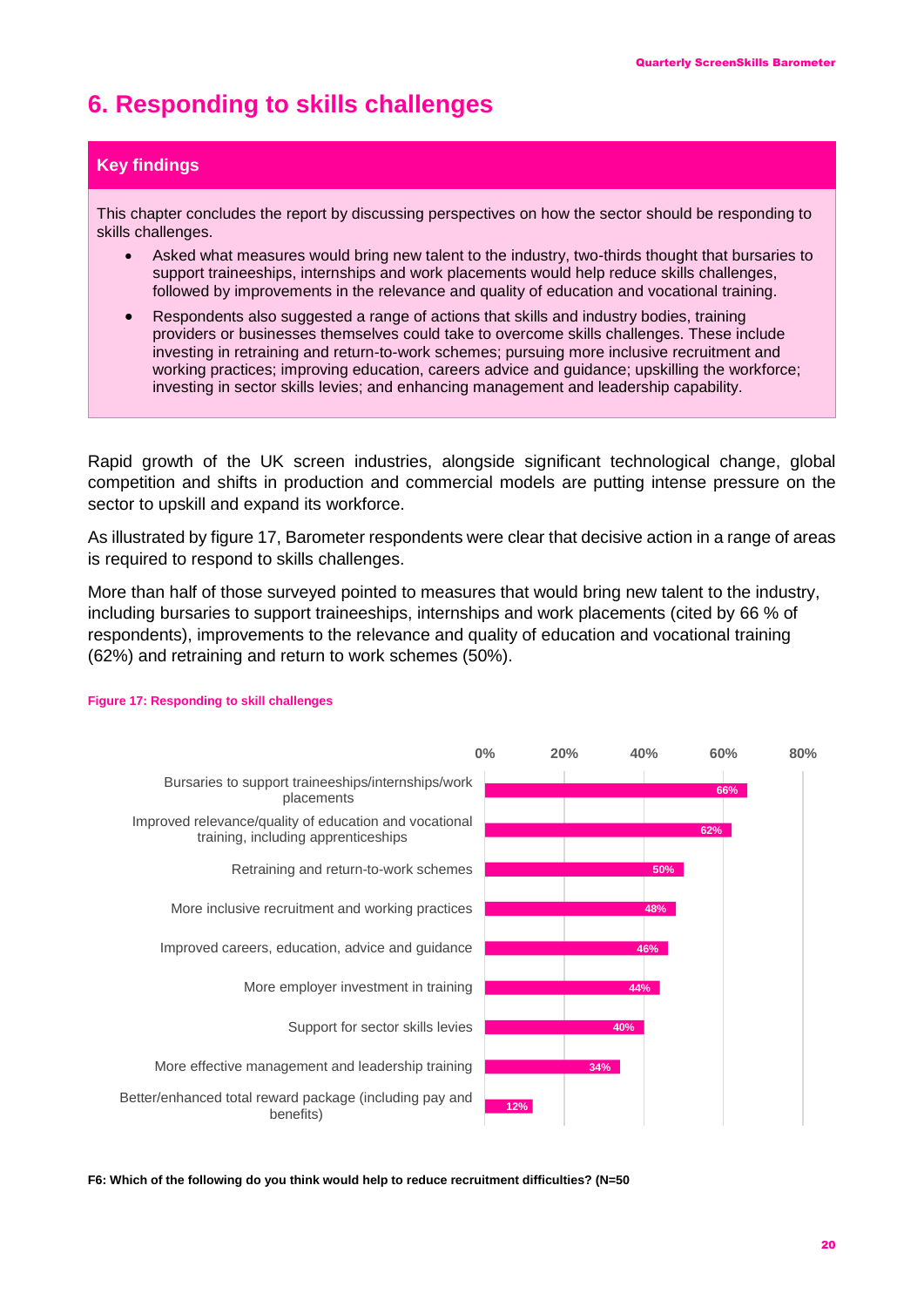However, the survey results suggest that responsibility for tackling skills shortages and gaps must be shared between skills and industry bodies, education and training providers, government and industry.

Of relevance to training providers, and skills and industry bodies are the suggestions, provided by the respondents, that improving the relevance and quality of education and vocational training, as well as improved careers advice and guidance, could help reduce skills gaps and shortages in the screen industries.

The survey also identified a range of actions businesses could take themselves. This included pursuing more inclusive recruitment and working practices to widen the pool from which they recruit and attract and retain more diverse talent; and investment in training to upskill those currently working in the sector (44%).

Finally, around one-third of respondents emphasised the need for more effective management and leadership training. This would tackle the shortage of management and leadership training identified in the existing workforce (see chapter 4), and improve management practices to boost business performance, competitiveness and productivity across the screen industries.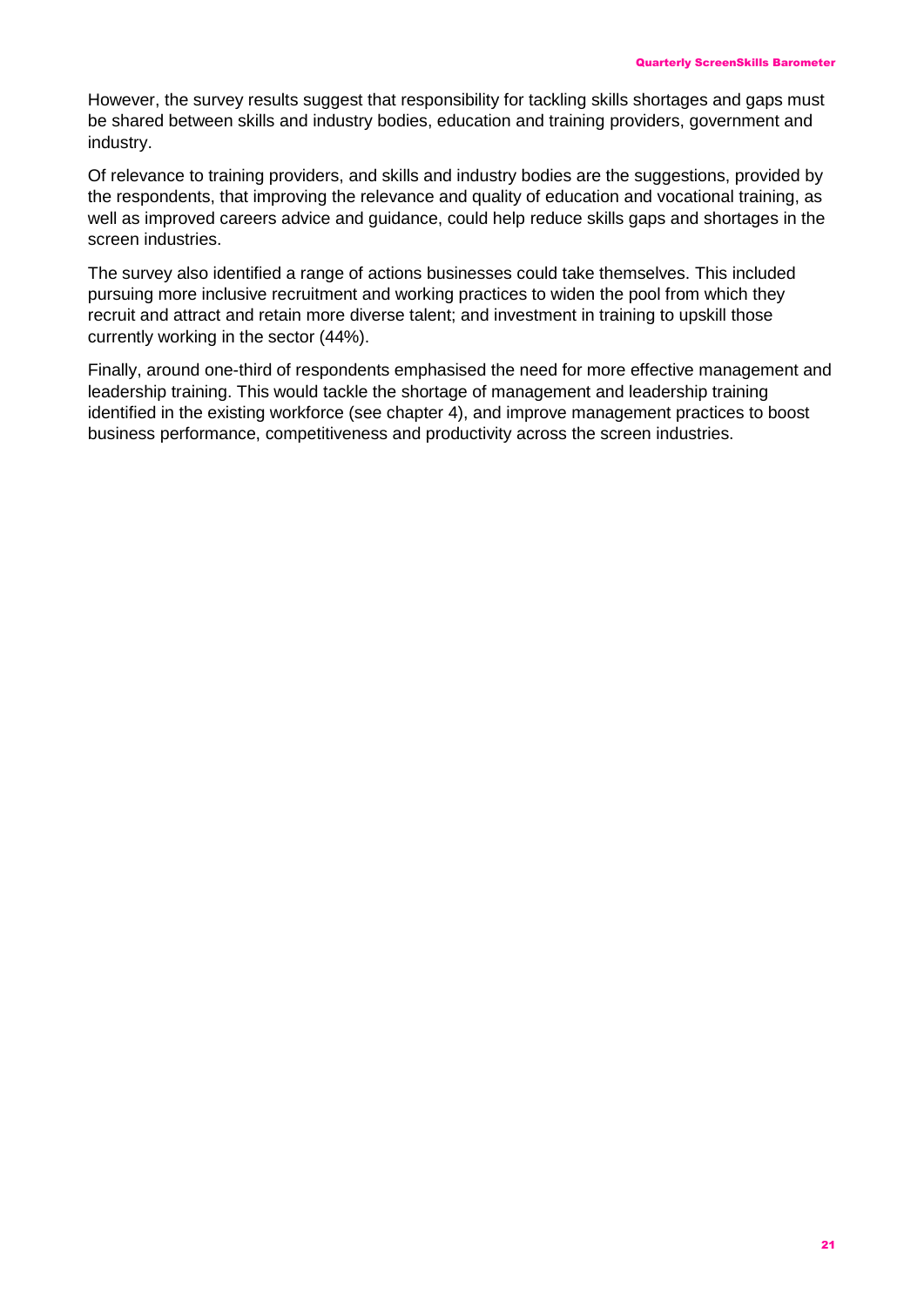# **References**

- AHRC (2018) Major new research investment set to provide boost for UK's Creative Industries.
- Animation UK (2018) *We need to talk about skills: A skills analysis of the UK Animation industry.*
- BCC (2018) BCC Quarterly Economic Survey: Uncertainty bites as survey shows UK economy is stuck in a rut.
- BFI (2018a) Film and other sector production in the UK, January September (Q1-Q3) 2018.
- BFI (2018b) *Screen Business: How screen sector tax reliefs power economic growth across the UK.*
- Bloom, N., Sadun, R., & Van Reenen, J. (2017) Management as a Technology?
- Carey, H., Crowley, H., Dudley, C., Sheldon, H., & Giles, L. (2017) *A Skills Audit of he UK Screen Industries: Repor for the British Film Institute.*
- Channel 4 (2018) C4 confirms Leeds as National HQ, Bristol & Glasgow Creative Hubs.

Creative Skillset (2017) *HETV: Skills Research.*

DCMS (2017) *DCMS Sectors Economic Estimates 2017: Employment.*

- Department for Education (2018) *Employer skills survey 2017: Research report.*
- Etikan, I., Musa, S. A., & Alkassim, R. S. (2016) Comparison of Convenience Sampling and Purposive. *American Journal of Theoretical and Applied Statistics*, 1-4.

Film L.A. Inc. (2018) *2017 Feature Film Study.*

ONS (2017) *Gross domestic product, preliminary estimate: July to September 2017.*

Open University (2018) *The Open University Business Barometer.*

Screen Daily (2018a) Creative Scotland opens £600,000 film festivals fund.

Screen Daily (2018b) Why Screen Scotland is increasing its support for TV production.

ScreenSkills (2018) Centre of Excellence initiative to pilot in Yorkshire.

ScreenSkills (forthcoming) *High-end television UK workforce in 2018: Research report*.

Ukie (2018) *UK Video Games Fact Sheet.*